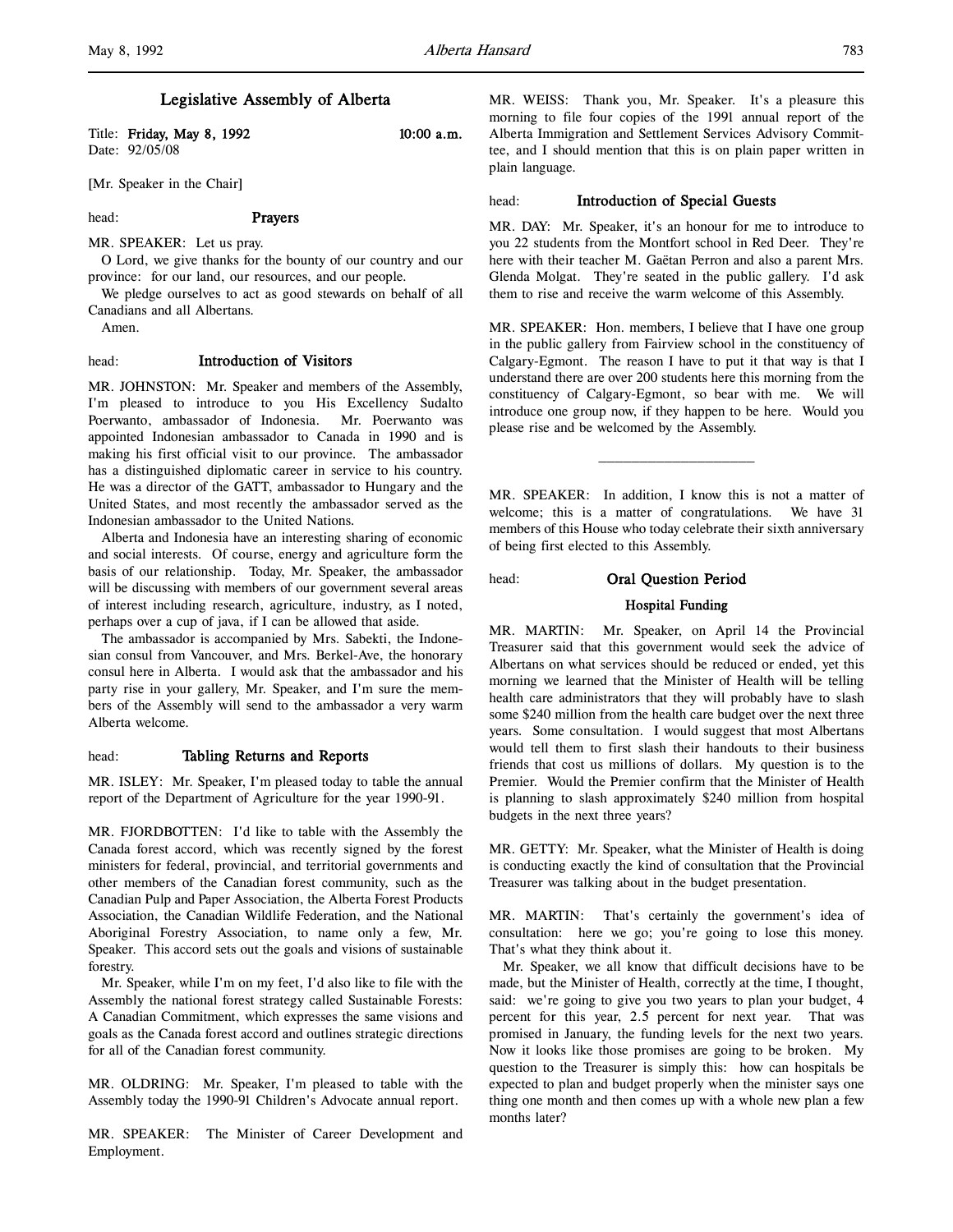Now, all governments – and I notice Saskatchewan brought down a budget last night – have to plan for the next three- to fiveyear period in which we have to look at ways in which programs are delivered in this province, ensuring that efficiency and effectiveness are taking place with the taxpayers' dollars, ensuring that we can maintain the same high level of services to the people of Alberta, and maintaining clearly that we all have to be disciplined by less resources. Surely we do not want to get caught in the trap of having to increase taxes to unbelievable levels. In my mind this kind of future thinking is just what Albertans are calling for, and we, in consultation with the people of Alberta, are working on joint solutions to Alberta's problems.

MR. MARTIN: Well, Mr. Speaker, this is the Treasurer that's run up deficits of over \$15 billion talking about efficiency. He's one to talk.

Mr. Speaker, the minister talks here in this Assembly about a contrary plan. My question to the Treasurer then: what is that contrary plan? Is it in fact that there will be \$240 million cut from the hospital budgets over the next three years?

#### 10:10

MR. JOHNSTON: Mr. Speaker, it is this sort of knee-jerk reaction that you expect from the socialists across the way, who have never had to put a business plan in place, who have never had to deal with the complex changes of a dynamic economy where, in fact, we have to look ahead. We have to anticipate the kinds of changes that may be impacting on the kinds of social services that are provided in a very large way by this government in Health and Education and social services.

Accordingly, Mr. Speaker, we would not use the unilateral form of administration that is so typical of the socialists, including the Liberal Party across the way, where you have a top-down direction. What we are doing is seeking advice from the group of clients, the people who are part of the client base and the constituency base, to find joint solutions. Now, how better can you find reasonable solutions among Albertans than to have open discussions, to put the information on the table and seek their advice, the people who deliver the services, as to ways in which we can more efficiently and properly deliver the services?

That's what it's about in government these days, Mr. Speaker. We're in the '90s. The changes are taking place, and we have to adapt accordingly, not like those folks across the opposition way.

MR. SPEAKER: Second main question, Leader of the Opposition.

MR. MARTIN: Mr. Speaker, after the Treasurer loses his seat in the next election, he can get a job as a comedian.

I'd like to designate my second question to the Member for Edmonton-Strathcona.

MR. SPEAKER: Edmonton-Strathcona.

## Bench Insurance Agencies Ltd.

MR. CHIVERS: Thank you, Mr. Speaker. My question is for the minister of economic development. The Bench Insurance

fraud continues to plague Albertans. The auditor who reviewed the matter has discovered 400 bogus policies with over \$2 million in paid premiums and over a million dollars in profits to Bench Insurance. My question is: will the minister please explain how it is that the Alberta Opportunity Company loaned approximately \$80,000 to Bench just prior to the commencement of this fraud and the repayment of that loan seems to have been partially as a result of the proceeds of a fraud?

MR. ELZINGA: Mr. Speaker, as the hon. Members of this Legislative Assembly are aware, Alberta Opportunity Company is an independent arm of this government whereby they have a board of directors of their own. All those decisions are made without any direction whatsoever from this government. There is funding that is allocated towards Alberta Opportunity Company so that they can involve themselves in the further diversification of this province. When I had my estimates before the House some evenings past, we indicated some 6,000-odd involvements they have had in making sure that our economy is strong within this province.

I should share with the hon. member, too, as it relates to Alberta Opportunity Company's involvement with Bench, that they have taken legal action to support and to recoup their involvements, recognizing that their first obligation is to the taxpayer of the province of Alberta.

MR. CHIVERS: Well, perhaps the minister of economic development will enlighten us as to how much is outstanding on the loan made to Bench by the Alberta Opportunity Company?

MR. ELZINGA: Mr. Speaker, I just indicated to the hon. member – and had he been listening to the response, he would have heard – that the Alberta Opportunity Company is an arm'slength organization from the government of the province of Alberta. If the hon. member wishes me to inquire as to the amounts of money outstanding, I'm more than happy to do so. For me to be aware of that is not the case because they are an arm's-length organization. I'm sure the hon. member, as they have consistently said in this Legislative Assembly, doesn't want us to offer direction to those types of arm's-length organizations so that they can do so strictly on a business decision. I'm more than happy to inquire for the hon. member and get that information to him.

MR. CHIVERS: Mr. Speaker, I appreciate that the minister of economic development acknowledges that he doesn't know what's going on.

My question is to the Premier. We already know that the Minister of Consumer and Corporate Affairs doesn't know what's going on. Will the Premier now undertake to launch a public review of the regulatory failure in this insurance fraud and let Albertans know what's happening? [some applause]

MR. GETTY: I guess the clap was for reading it correctly. That's what happened there.

Mr. Speaker, the Minister of Consumer and Corporate Affairs has dealt with this matter in the House many times. The Minister of Economic Development and Trade has just offered to provide the information the hon. member wants. Surely if he merely pursues his information from the ministers, they'll provide him with everything he could possibly need.

MR. SPEAKER: Edmonton-Glengarry, on behalf of the Liberal Party.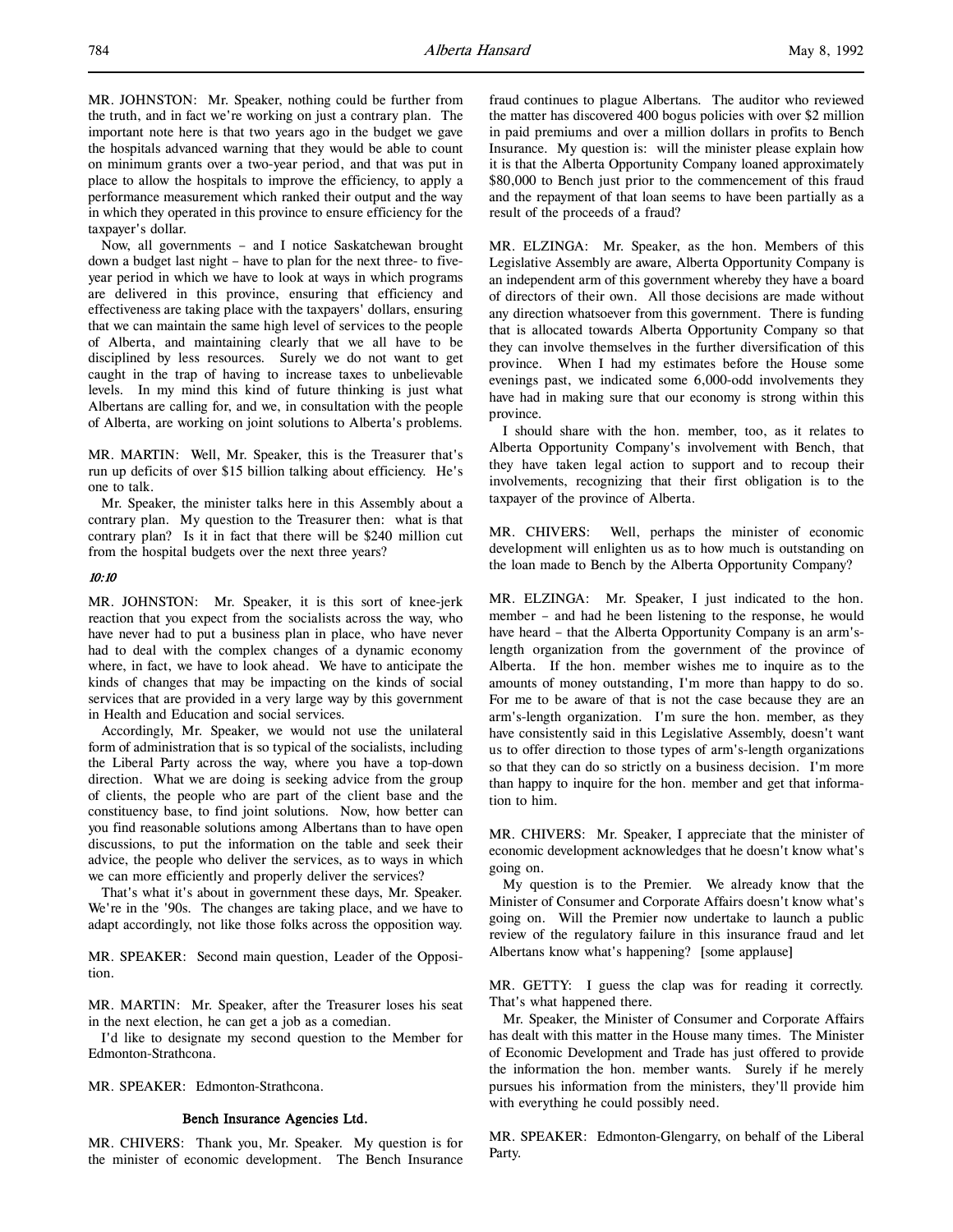MR. DECORE: Thank you, Mr. Speaker. Last year the Premier was an Albertan first; this year the Premier is a Canadian first. Last week the Premier wanted an end to enforced bilingualism; today the Premier accepts official bilingualism. Last year the Premier insisted on the veto; this year the Premier says no veto. At this moment, well, who knows where the Premier stands? Will the Premier explain the difference between official bilingualism and enforced bilingualism by defining each for this Assembly?

MR. GETTY: Mr. Speaker, the hon. leader of the Liberal Party shouldn't be led around by the nose by the media, and then he'd know what was happening.

MR. DECORE: Well, I guess when you don't know where you stand, you make it fuzzier even still.

Mr. Speaker, just so that Albertans are clear, I'd like the Premier to tell this Assembly and Albertans what laws and what provisions should be scrapped nationally so that we can get rid of what he calls enforced bilingualism.

MR. GETTY: Mr. Speaker, the hon. member, as all members, has received a copy of the speech in which I outlined my thoughts on these matters, and nothing has changed. What I would say again to him is that I think the Official Languages Act, which tends to be the way the federal government puts in place the policy on bilingualism, needs a total review, and probably we could get along without it. Now, that isn't just my point of view, because while you've endorsed bilingualism, most Canadians feel very strongly that the application of the policy is bringing what otherwise is a pretty good policy into disrepute. I believe that, and I believe that because Albertans have told me that. That is not being against the policy of bilingualism.

A \$26 million survey of Canadians, the Spicer report, Mr. Speaker, also comments on this. Mr. Spicer was the former language commissioner, so in some ways it gives him an even greater insight. If the members will just take a moment, because they seem concerned about this, here are his findings: a sometimes mechanical, overzealous, and unreasonably costly approach to the policy of bilingualism has led to decisions that have brought it into disrepute; excessive designation of bilingual jobs and a narrow, legalistic approach are sapping a principle which would otherwise be welcomed by Canadians as a part of our basic identity. That's the position.

MR. DECORE: Well, we're getting this drawn out slowly now. The Premier is showing his colours for the first time, and I'm glad to see exactly where he stands.

#### Senate Reform

MR. DECORE: My last question to the Premier is this. The Premier appeared on a talk-back program recently and indicated that he was prepared to look at the issue of equality insofar as triple E is concerned. Now, we've seen the terrific changes in the Premier's position on many issues. I wonder why he's changing his position now on triple E.

# Speaker's Ruling Restrictions on Oral Questions

MR. SPEAKER: I'm sorry, hon. Premier. It's a different line of question entirely.

The Chair recognizes Rocky Mountain House. [interjections] Rocky Mountain House. Thank you.

# Provincial-Municipal Premier's Council

MR. LUND: Thank you, Mr. Speaker. A number of years ago our Premier established the much appreciated committee of . . . [interjections]

MR. SPEAKER: Order please. [interjection] Order.

I'm sorry, hon. Premier. I didn't hear the question because of the uproar in a certain quarter of the House.

Rocky Mountain House, would you be good enough to ask it again.

#### 10:20

MR. LUND: Thank you, Mr. Speaker. A number of years ago our Premier established a much appreciated committee comprised of municipal and school leaders from around the province. We know that there are many very tough issues facing both the municipalities and school boards around the province. Hopefully this committee, chaired by the Premier, is able to enhance the partnership and co-operation that we are so interested in. I understand that yesterday there was another of these meetings. Could the Premier please tell us whether in fact he was satisfied with the progress that was made yesterday?

MR. GETTY: Mr. Speaker, this is the Provincial-Municipal Premier's Council. It is designed to bring the government together with leaders in municipal governments so that we can work together in a co-operative way in order to deal with problems which face the citizens of Alberta, which both levels of government deal with.

I should mention, Mr. Speaker, that at the meeting yesterday, a three-hour meeting and a very good meeting, we had representatives of the Rural & Improvement Districts Association, the Alberta Urban Municipalities Association, the Alberta School Boards Association, and the Alberta Association of Municipal Districts and Counties. Now, to show the importance that the government places on this matter, along with myself, who was chairing the meeting, we had the Minister of Health, the Minister of Economic Development and Trade, the Provincial Treasurer, the Minister of the Environment, and the Associate Minister of Agriculture, responsible for rural development. We dealt with a wide variety of subjects that I think laid the groundwork here for us working together, municipal governments and the provincial government, to deliver the services that Albertans expect.

MR. SPEAKER: Supplementary, Rocky Mountain House, followed by West Yellowhead.

MR. LUND: Thank you, Mr. Speaker. I'm sure that one of the topics that would have been discussed yesterday is the fiscal situation, both as it relates to the province and the municipalities. Could the Premier update us on exactly what transpired in that area? [interjections]

MR. SPEAKER: Order. Order. [interjections] Order.

MR. GETTY: It's a shame, Mr. Speaker, that school students here would be able to watch the situation where the Liberal Party and their leader makes fun of such a discussion on a very important matter between municipal and provincial governments.

Mr. Speaker, the area of provincial/municipal financing is obviously a very important one, because with scarce resources these days we still are attempting to provide services in the most efficient way. Now, we have a special follow-up meeting set for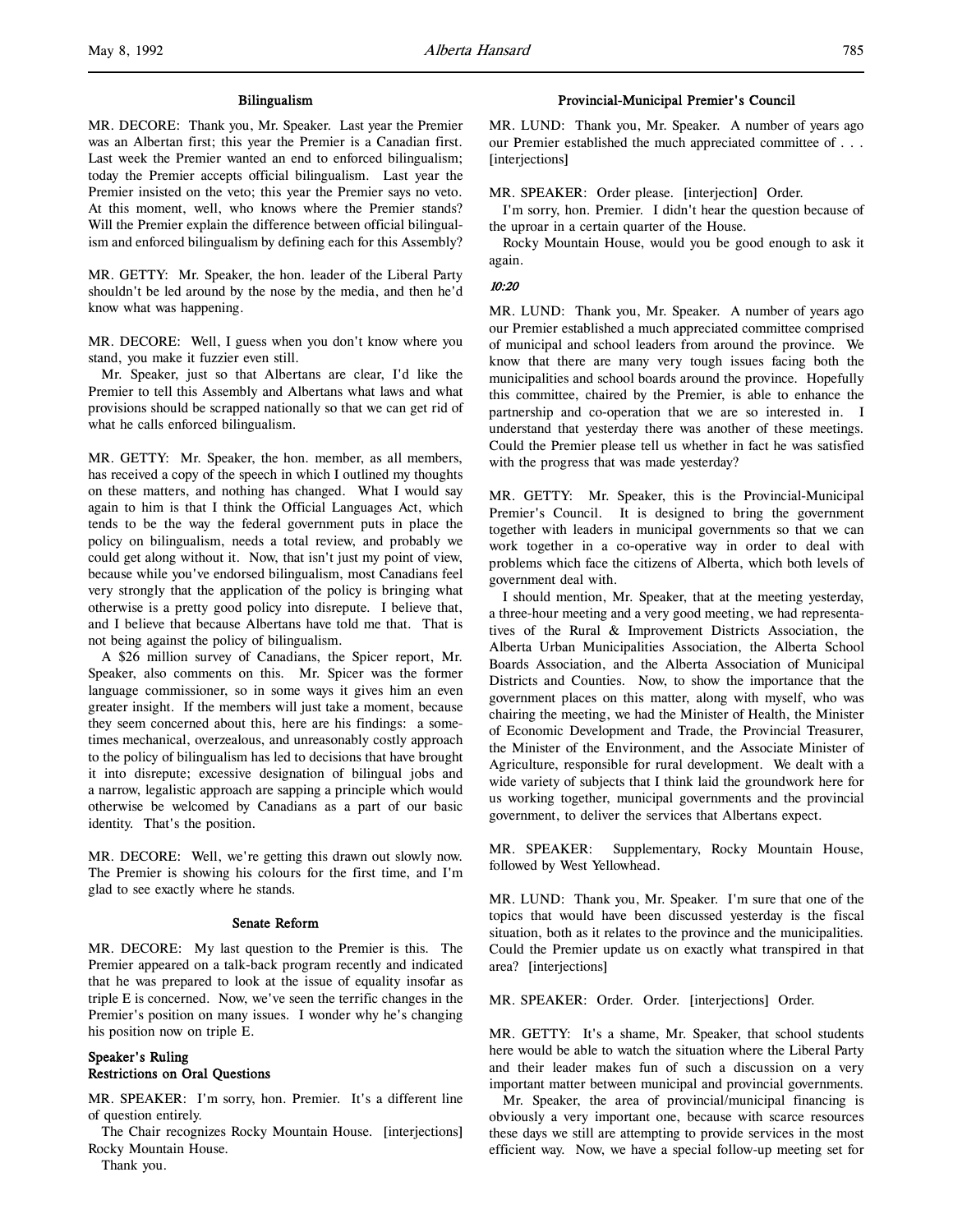June 17 to deal more specifically with the new thinking on municipal/provincial funding.

I would say that the key thing that came from this meeting was a realization that we are dealing with scarce resources. You can't tax people; they feel they have provided sufficient resources. You can't increase taxes. Our government is cutting taxes. So, Mr. Speaker, what we are trying to do is identify exactly what responsibility each level of government has and then see that the resources necessary to carry out those responsibilities are made available. That will be the key. I found that the municipal leaders are very, very much aligned with the provincial government in this regard, and I'm looking forward to working with them.

#### Timber Quota in Peers Area

MR. DOYLE: Yesterday, Mr. Speaker, a major timber quota in the Peers area was retendered by the receivers of a bankrupt sawmill in the town of Peers. It is my understanding that four bids were submitted, three of which were high enough to pay off the secured creditors, but only one guarantees manufacturing jobs in the Peers area. Given that the minister has stated that an accepted bid must include an employment program for the people of the Peers area, can the minister explain whether such an employment plan includes not only woodland jobs but also manufacturing jobs for the people of the Peers area?

MR. FJORDBOTTEN: Mr. Speaker, the hon. member is correct. There was a quota sale held yesterday, and I was informed last night that the successful bidder at this point is Weyerhaeuser. I have not seen the commitments that were made by that company or others at this point. I expect I'll have a chance to look at them next week and report.

MR. SPEAKER: Supplementary, West Yellowhead.

MR. DOYLE: Thank you, Mr. Speaker. The fact is that there are at least 19 timber quotas with local manufacturing conditions attached, and a precedence was set by the removal of condition 12. It threatens not only Peers but also many other communities in Alberta. Given that the people of Peers were given misleading information when some of them signed the original petition supporting the removal of the local manufacturing condition, will the minister and his department initiate a meeting with the people of the Peers area to determine whether they want the manufacturing jobs to stay in the community or whether they want those jobs exported to another area?

MR. FJORDBOTTEN: Mr. Speaker, the Member for West Yellowhead can't be on all sides of the issue here. It was made very clear in the community. In fact, the community wanted the condition on, and then there was a petition saying that they wanted the condition off, and then there was another petition saying that they wanted it on.

Mr. Speaker, I have said clearly that the government doesn't make the decision on who receives the quota. That is made by the receiver. The receiver makes that decision, and the receiver in making that decision has been told clearly that the jobs for the Peers area are an important part of whether the quota would actually be assigned or not. Next week I will receive that information, and when I do, I'll report to the House. [interjection]

MR. SPEAKER: Is this a private conversation, Edmonton-Kingsway, or just carried away by the moment?

Westlock-Sturgeon, please.

# Lottery Corporation Job Applications

MR. TAYLOR: Thank you, Mr. Speaker. First, thank you for the kind note you put on my desk for the sixth anniversary. It's been six interesting years.

This is to the Premier. Yesterday the cabinet minister for lotteries admitted in this House that his office was acting as a repository or clearinghouse for job applications for a firm that he had let a printing contract out to. Very simply, Mr. Speaker, does the Premier condone this practice?

MR. GETTY: Mr. Speaker, I'm not familiar with the incident the hon. member is referring to, so I'll look at it.

MR. TAYLOR: Well, Mr. Speaker, I hope he'll take the opportunity to read up on it. It's in *Hansard*, and if you don't read, it's even on TV.

I will go a step further, Mr. Speaker. Does the Premier accept job applications in his office for lottery fund headquarters jobs in Stettler?

MR. GETTY: Mr. Speaker, I was going to think of a Liberal joke, but it occurred to me that they're all elected, in the Legislature.

#### Unemployment

MRS. MIROSH: Mr. Speaker, I too would like to acknowledge on behalf of the class of '86 your kind memory of our anniversary. It has been a tough six years.

In Calgary recently we've heard about the number of layoffs with regards to Petro-Canada. Just to correct the Member for Westlock-Sturgeon, it's not 12,000 jobs but 1,200. It's still a significant amount of people who are concerned about where they would go for employment. They're feeling doom and gloom at this time. I would like to ask the Minister of Career Development and Employment if he could update us on these unemployment figures, as recently as last month?

## 10:30

MR. WEISS: Mr. Speaker, I'm pleased to advise the Assembly that last month Alberta's seasonally adjusted unemployment rate decreased by some six-tenths of a percentage point, from 9.6 to 9 percent. It's interesting to note that these rates now remain the second lowest in Canada behind those in Saskatchewan, where I would anticipate there will be dramatic changes as a result of the recent budget announcements. Actual employment in Alberta as well was up by some 2,100 in April, and it is very encouraging to note that more Albertans were able to find full-time employment.

I should also point out, while I'm on my feet, Mr. Speaker, because it relates to the question asked by the hon. member and her particular interest in Calgary, that Calgary's unemployment rate also dropped by the same amount as Edmonton, by some twotenths of a percent, from 10.8 to 10.6 percent. These are very encouraging trends. As a result of some of the layoffs that have occurred in the energy sector in Calgary, which we regret, I'm also pleased to note that many of those have been handled through attrition and some very attractive and generous severance packages. It doesn't mean that we're satisfied and accept these. We're trying to do whatever we can in the way of encouragement, and we'll assist those in all areas that we can.

MRS. MIROSH: Mr. Speaker, our Treasurer announced recently the budget relating to our economy and how these people are able to get jobs and how we are creating jobs for these people who are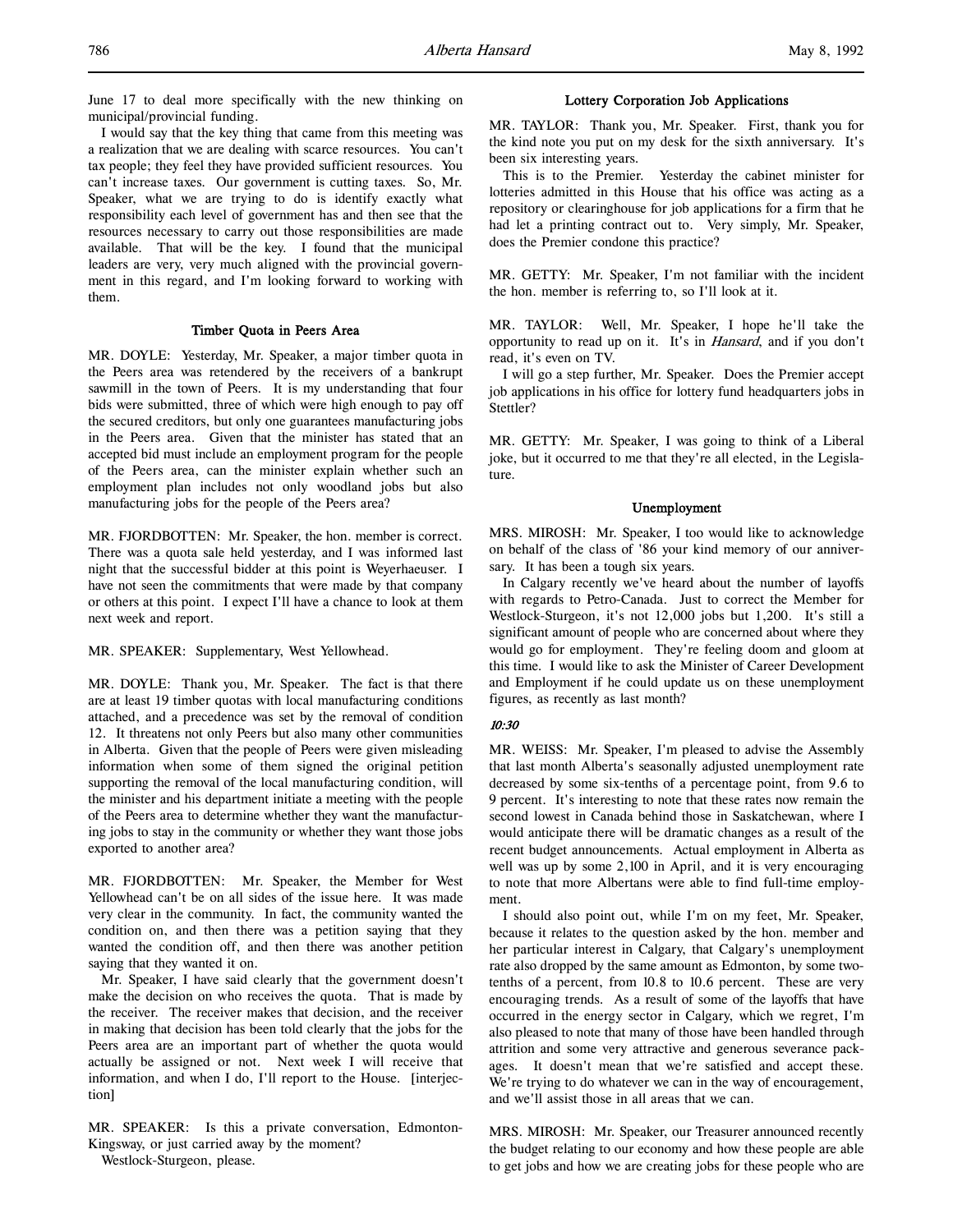now unemployed. Albertans do feel that there is doom and gloom and are feeling a loss of confidence in our economy and in Alberta. I wonder if the Treasurer could outline to the Assembly how these strategies in the recent budget announcement would help these unemployment figures and help these people back to the jobs.

MR. JOHNSTON: Mr. Speaker, that is a very important policy question. I would like to make two general points on this issue. First of all, there's no doubt that Alberta has experienced one of the lowest unemployment rates for at least the last two years. That doesn't happen by accident, given the fact that the rest of Canada has suffered a recession, and Alberta to some extent has suffered a slowdown as a result of the lack of confidence that existed across Canada.

So how do you instill confidence, Mr. Speaker? There are several ways you can do that. The first thing you must do is ensure that those people in Alberta believe that their future is secure and have access to education in particular and, secondly, find that their income is protected, that it's not grabbed back by the government through high taxation. In Alberta we have maintained that particular objective. We do not have a sales tax in this province, and we have the lowest personal income tax of any province in Canada. As a result, in terms of the fundamental economic equation, the dollars in people's hands are being spent for their purposes. Secondly, an important point: investment. The one way that you can generate jobs and generate economic growth and secure your future, as Alberta has done, is to attract investment in this province. Investment is flowing at high levels to our province. People from all over the world know that the environment is clear here. You are welcome, you're not taxed, and you have a skilled work force that you can use. That's how . . .

MR. SPEAKER: Thank you. [interjection] Thank you. Edmonton-Jasper Place, followed by Edmonton-Whitemud.

## Tire Disposal

MR. McINNIS: Thank you, Mr. Speaker. My question is to the hon. Premier. On January 16 the government of Alberta announced that it accepted the recommendations of Alberta Environment's Ministerial Advisory Committee on the Tire Project, which report the government refuses to this day to make public. It also announced on that date that it had accepted proposals from Environmental Rubber Products of Edmonton to recycle 1.3 million tires annually and the Alan Marketing Group of Okotoks to recycle 1.2 million tires. The following month, in February, the Premier announced he was reviewing that decision. March and April went by, and finally on May 6 the Premier made another announcement, the day after the Member for Three Hills quit, that he was having another review, this time into incineration and pyrolysis. Will the Premier explain whether he's actually doing any reviewing, or is he just trying to give some false hope to the people of Trochu for a by-election?

MR. GETTY: No, Mr. Speaker, and I don't know why the hon. member would take that kind of an angle on something like this. The disposal of tires is an important matter in our province. We have gone through a process of evaluating how this problem might be dealt with. We interviewed through a review process a lot of people and made a decision on two of them. As a result of my review, it appeared that we hadn't put enough emphasis – and this was working with the Minister of the Environment – on the matter

of tire disposal by either pyrolysis or incineration and that those who had advocated that process should be talked to again to see whether one of them might be adequate to help in tire disposal. That's what's happening. It's just something that we're doing to hopefully benefit the people of Alberta.

MR. McINNIS: Mr. Speaker, that is a serious allegation against the members of the advisory committee whose report he refuses to make public.

I'd like to ask a very specific question. There are contracts now awarded, according to the January 16 statement, for the full supply of 2.5 million tires: 1.3 million in Edmonton, 1.2 million in Okotoks. The Premier's statement on Wednesday emphasized – and this is a direct quote – that "the results of the review will not affect the selection of the two proposals from the initial evaluation process." Now, how can he have it both ways? Where is he going to get these tires from? Palm Springs? Where?

MR. KLEIN: Well, Mr. Speaker, it was quite implicit in the call for proposals that there was no guarantee of tires to anyone. Yes, the proponents said that they needed 1.3 million and 1.2 million tires. There was no guarantee and there never has been a guarantee at any time of a tire stock.

Mr. Speaker, relative to the hon. member's allegation that there was something sinister about this, I refer to the Calgary Herald of Friday, May 1, 1992. They repeated their story a week later, and I quote:

Conservative MLA Connie Osterman said Thursday . . . This is last week.

. . . the premier wants an "outside expert" to re-evaluate some of the technical processes rejected by cabinet earlier this year before it approved two rubber recyclers as official recipients of the province's mountain of scrap tires.

Clearly, Mrs. Osterman, who resigned almost five or six days later, was clearly and totally aware of the situation, and the hon. member knows it. What he's trying to do is hoodwink the House.

# Speaker's Ruling Parliamentary Language

MR. SPEAKER: There are no hoods in this House, whatever your word was. Hon. minister, I wonder if you'd be good enough to withdraw the use of the phrase "hoodwink," please.

MR. KLEIN: Hoodwink? Yes. Thank you.

MR. SPEAKER: Edmonton-Whitemud.

## Education Funding

MR. WICKMAN: Thank you, Mr. Speaker. The \$300 million money grab from the Alberta Municipal Financing Corporation and the subsequent transfer of \$200 million back to the municipalities totally ignored the school boards' participation as shareholders to the tune of \$75 million. To the Provincial Treasurer: how does the Provincial Treasurer intend to compensate the school boards for those dollars that they lost in this budget manoeuvre?

MR. JOHNSTON: Mr. Speaker, to understand this, you have to understand that to the province of Alberta further education, through its extensive programs, is a high priority. In particular, on the capital side of education it does the following. First of all, we have a very extensive capital works program, which builds schools across this province, and we have maintained that over the last decade so that the investment in education, the infrastructure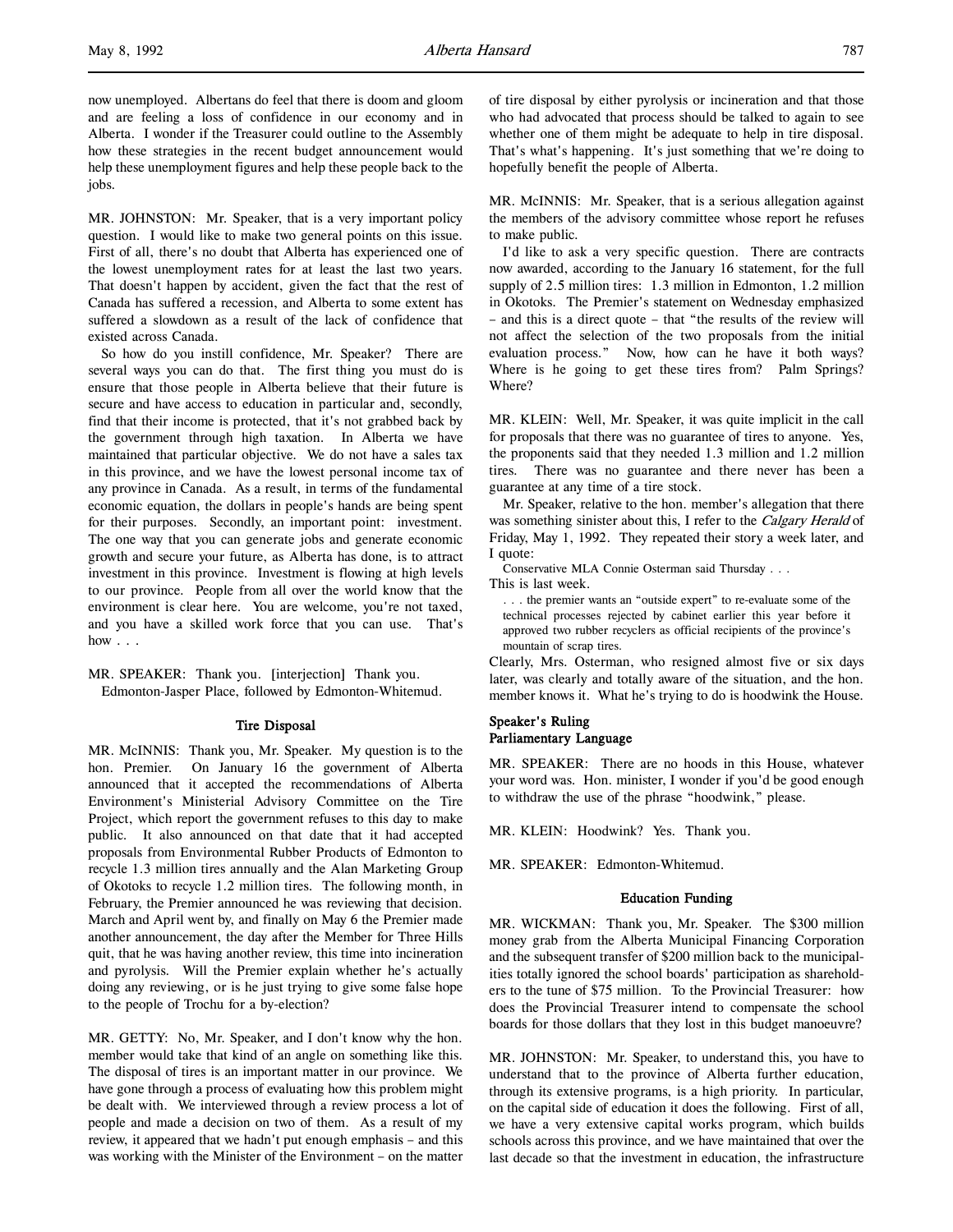side, is very, very complete and is obviously adapting to the needs of the future.

Secondly, Mr. Speaker, in recognition of the building of schools, and here is the key point, the province covers 100 percent of debenture costs of approved school construction costs. Therefore, the debt of the schools for 100 percent of the approved costs is covered by the province itself.

MR. TAYLOR: You still stole \$75 million.

MR. SPEAKER: Edmonton-Whitemud, not Westlock-Sturgeon.

MR. WICKMAN: Mr. Speaker, my supplementary question is to the minister responsible for Education. What has the minister done to convince his colleagues to correct this injustice on behalf of the school boards he represents?

## 10:40

MR. DINNING: Well, Mr. Speaker, let's make it perfectly clear. This is the Minister of Education of students, not the minister of school boards.

What we have done is that the Provincial Treasurer in his Budget Address acknowledged that we will continue with the \$700 million five-year plan to help school boards build new schools and upgrade and modernize existing schools. That, on a per capita, on a per student basis, is the largest school investment capital program in this country.

MR. WICKMAN: Point of order.

MR. SPEAKER: Redwater-Andrew.

### Drought Assistance

MR. ZARUSKY: Thank you, Mr. Speaker. My question today is to the Minister of the Environment. Given the dry conditions in the northeast area of Alberta – and Redwater-Andrew is no exception. I know that the county of Thorhild and the village of Thorhild have had severe water shortages, and I know that the village of Thorhild has approached the Department of the Environment for assistance. My question is: would the minister please advise what is being done to address this problem?

MR. KLEIN: As in the rest of the province there is a water shortage basically throughout the northeast part of the province and certainly throughout southern Alberta and north-central Alberta. With respect to Thorhild, we're laying about 12 miles of temporary pipe from the Redwater River. It's going to be pumped into the village of Thorhild, and we're going to fill the reservoir. After the reservoir is filled, we will probably remove that pipe.

MR. SPEAKER: Supplementary.

MR. ZARUSKY: Thank you, Mr. Speaker. Obviously this water shortage has also affected the landowners in the area as well as the two municipalities. My question to the minister is: what is the longer term solution to this? Also, how can the farmers benefit from this pumping program?

MR. KLEIN: The longer term solution is rain and moisture and, I guess, God. And maybe John McInnis. Who knows?

MR. TAYLOR: You can tell he's from Calgary; he uses his head.

MR. KLEIN: Right. And maybe Nick Taylor.

The longer term solution, of course, is rain, but what we will do is leave that pipe there. The hierarchy of water use, of course, is people first, you know, to get the water to the people. Then if there is enough water and we are not in danger of depleting the Redwater River, we'll leave that pipe there and start to fill the dugouts.

MR. SPEAKER: Edmonton-Avonmore.

## Supports for Immigrant Women

MS M. LAING: Thank you, Mr. Speaker. My questions are to the minister responsible for Family and Social Services. A recent report on supports for independence by the advisory council indicates that immigrant women are unable to access the services and the support they need. For example, social workers use voice mail answering machines to take calls from clients, but women with limited English skills cannot use them. The lack of direct contact with workers along with a lack of translators leads to a painful misunderstanding and unwarranted delays or denial of services. Will the minister now commit to ensuring that immigrant women are not denied services and benefits or are not forced to stay in abusive relationships because of the barriers to communication as reported?

MR. OLDRING: Mr. Speaker, we'll continue to do all we can to break down those barriers. Obviously, there are some very specific and unique circumstances that require specific and unique solutions. We constantly look for those solutions, and we'll continue to do that.

MR. SPEAKER: Supplementary.

MS M. LAING: Thank you. Mr. Speaker, the report further states that some workers, through threat of denial of benefits, force immigrant women to go against their cultural imperatives by, for example, forcing them to work with men or changing their dress. These women risk being ostracized by their cultural support groups, and they risk being abused in their own homes. Will the minister now commit that his department's workers will be directed and trained to be sensitive to and supportive of the cultural realities faced by immigrant women?

MR. OLDRING: Again, Mr. Speaker, the department and the workers themselves do all they can to make sure that they're culturally sensitive. There are adjustments that need to be made within the Department of Family and Social Services but also by the new immigrants who come to our country.

MR. SPEAKER: Stony Plain, followed by Calgary-McKnight.

# Education for Hearing Impaired Children

MR. WOLOSHYN: Thank you, Mr. Speaker. Alberta Education is well on its way to forcing the integration of students, regardless of need, onto the school boards, but these boards have insufficient support from the government to properly serve students with a broad range of individual needs including those from the deaf culture. My question to the Minister of Education is simply this: will the minister set up a screening committee dominated by members of the deaf culture and hopefully include the person who holds the deaf studies Chair at the University of Alberta to ensure that only deaf children who are able and willing to adapt are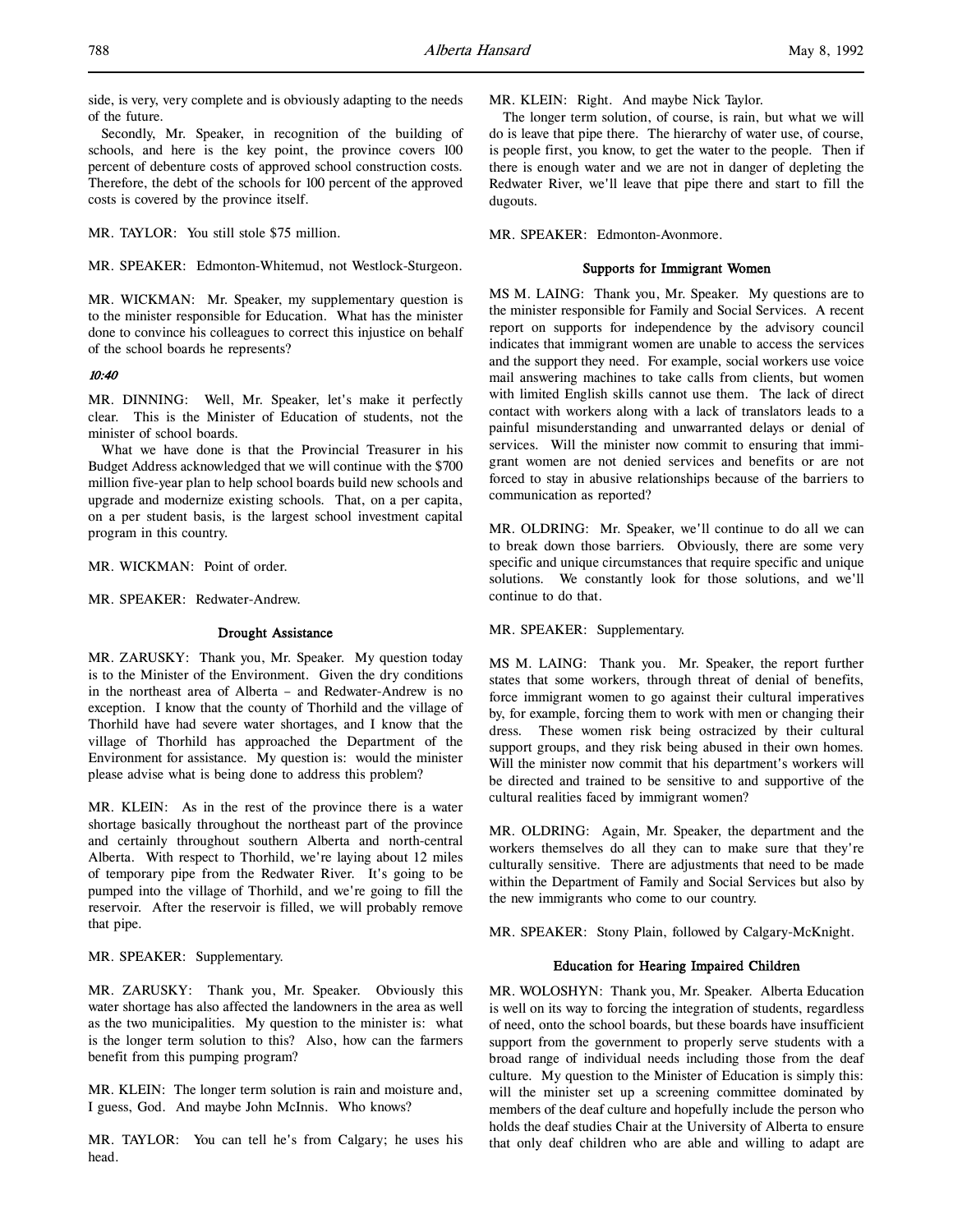enrolled in mainstream schools? Currently the method of placement does not go to the benefit of deaf children.

MR. DINNING: Mr. Speaker, all school boards have a responsibility to meet the needs of all students: deaf students, students with physical and emotional and mental disabilities, as well as all the other students in the school system. The provincial government provides funding well in excess of a hundred million dollars in this coming year for the special education of children over and above the basic foundation grant, which is over and above language grants, vocational grants, and a series of other grants.

One method by which school boards may choose to educate their deaf children is through the School for the Deaf. We operate that school in Edmonton – it's recognized as one of the finest in the country – and we will continue to do so, but school boards will be able to have access to the School for the Deaf by paying through a tuition agreement for access for their students to the School for the Deaf.

MR. WOLOSHYN: As can be expected, Mr. Speaker, the minister is not willing to accept sound advice on the placement. I'm glad to hear that he has made a commitment to keep the School for the Deaf open, and I would hope that he reiterates that to the Assembly.

Also, I'd like him to make the commitment that the school will be encouraged to increase its enrollment in order to provide a viable alternative for deaf students, at least in the Edmonton area.

MR. DINNING: Well, Mr. Speaker, the hon. member knows full well from his experience as a professional teacher that the strides that Alberta schools have made in the delivery of special education services to children and their families over the last 10 years are really miraculous. I have to say to school boards and teachers and principals and to all throughout the system that I have to applaud the tremendous strides that we have taken.

I can commit, Mr. Speaker, that while there is a serious demand for special education services for the deaf through the School for the Deaf, that school will be there, but let's recognize that as that expertise grows in each community, including Edmonton, and the ability of school boards to meet those needs of those kids and their families in their own home communities, then I encourage school boards to be able to do that, to develop those programs more so that those kids can stay at home and live in their own community, which many of them want to do. While there is the demand, those services will be provided.

MR. SPEAKER: Calgary-McKnight.

#### 10:50 English as a Second Language

MRS. GAGNON: Thank you, Mr. Speaker. In announcing Immigration Week last Friday, the government professed its commitment to allow immigrants an equal opportunity to participate fully in our society. Accessible language programs for new adult Albertans are a necessary component in this strategy. An interdepartmental review committee report prepared in November of 1990 identified a serious backlog in adult ESL as a result of funding shortfalls and changing immigration patterns. My question is to the Minister of Advanced Education. When will the minister deal with this long-standing need?

MR. GOGO: Mr. Speaker, we're well aware of the very great interest in the additional requirements for spaces in the program of English as a Second Language. As the hon. member is aware,

the Department of Education and the Minister of Career Development and Employment and myself as well as the Minister of Family and Social Services have been dealing with this whole question of: how do you offer sufficient services to immigrants coming in, when English as a Second Language is a primary requirement? I think, if one looks at the record, a record number of immigrants are now being trained. There is much more to do, and that's an ongoing concern with the government.

MRS. GAGNON: Mr. Speaker, I thank the minister for that answer.

I would like to ask him how his government is fitting into the federal government's new immigrant language training policy? What is our plan to fit into that federal initiative?

MR. GOGO: Mr. Speaker, that question, I think, would be properly addressed to the hon. Minister of CD and E. I would just point out that the government of Canada is, I think, being quite fair with not only its initiatives but also its funding. The question now remains, I think, as to how one deals with this unreasonable increase in the number of immigrants, specifically to the province of Alberta, which is disproportionate to other provinces.

MR. WEISS: Mr. Speaker, if I may, briefly.

MR. SPEAKER: Very briefly.

MR. WEISS: We're just in the position of negotiating with the federal government as to the amount of dollars that would flow through to the province of Alberta. Those discussions have not been completed. It's a very valuable question, and I recognize and appreciate the representation made. We hope to be successful, to have more dollars to jointly assist in those programs.

## MR. SPEAKER: Thank you.

Before we deal with a variety of points of order, might we revert briefly to Introduction of Special Guests?

HON. MEMBERS: Agreed.

MR. SPEAKER: Opposed? Carried. Thank you.

# head: Introduction of Special Guests (reversion)

MR. ADAIR: Mr. Speaker, it's an honour and a pleasure today for me to introduce a group recognized as the organizing committee for the roast that was held on April 10 of this year in which my name was bandied about for four or five hours. The funds raised from that event totaled \$51,218.15. Yesterday the committee members and I had the opportunity of presenting a cheque to the Edmonton cardiac and fitness centre in Edmonton. Today seated in the Speaker's gallery are the movers and shakers that were responsible for the roast, for the success of the event, along with all those who kindly purchased tickets as well as the people who were doing the roast. I would ask them to stand, and when they're all standing, if we would give them a warm welcome from this Assembly: the chairman, Cathy Wyatt, Jim Acton, Don Clarke, Terry Cavanagh, Lloyd Osler, Ernie Walter, and in the members' gallery my executive assistant, Brian Hlus. I might point out that Jim was accused of being in the picture that was in the paper yesterday. He was accused of being a roaster; he was an organizer. Dr. Talibi has a moustache. I want you to give them a warm welcome and a thank you.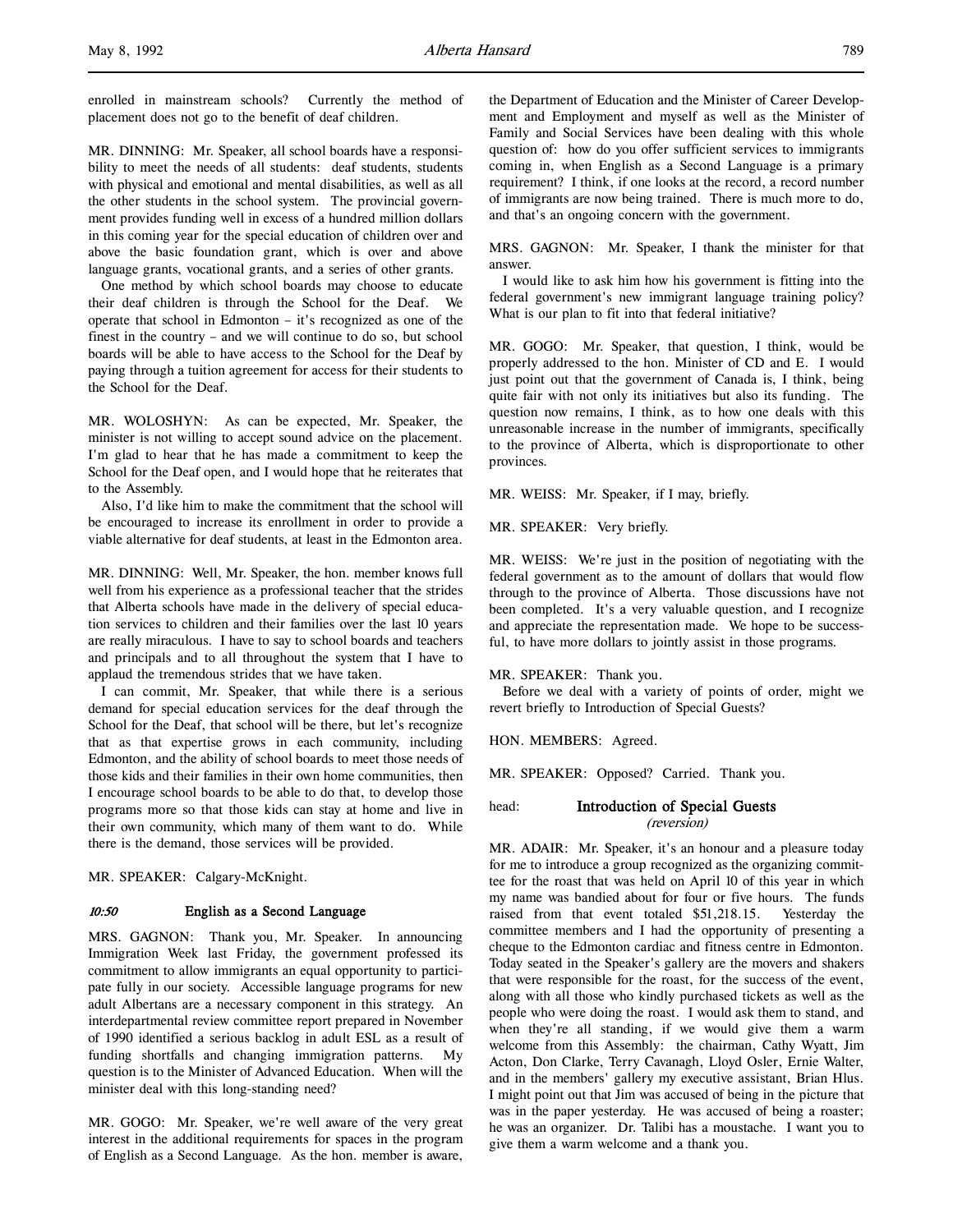MR. SPEAKER: Calgary-Forest Lawn.

MR. PASHAK: Thank you, Mr. Speaker. It's with a great deal of pleasure that I introduce to you and through you to members of the Assembly 17 bright and energetic grade 5 students from Holy Trinity school in Calgary. I know they had a great time last night staying at the Fantasyland Hotel. I hope they're finding their experience here today fully enjoyable. They're accompanied by their teacher Mrs. Lindy Arndt and by parents Mrs. Sharon Keinick and Mr. Brian Scheiber. I'd ask that they rise and receive a warm welcome from the members of the Assembly.

MR. ELZINGA: Mr. Speaker, it's my delight, sir, to introduce to you a group of some 79 from the Mills Haven elementary school who are here, too, to tour the Legislative Assembly. I understand that they're in both the members' and public galleries. They are joined by Mrs. Cameron, Mr. Jessen, Mr. Mayes, and parents Mrs. Ruth Glombick, Mrs. Margaret Landry, Mrs. Janice Ritchie, and Mrs. Linda Zeiser. I regret that I did not have an opportunity to have a photograph taken with them earlier because of the number of students that were here, sir, as you referred to earlier, but let me share with them that we will have a photograph to commemorate their visit going out to them. I would ask, too, that they rise and receive the warm welcome of the Legislative Assembly. We hope that their visit was very enjoyable.

MR. SPEAKER: Part two from Calgary-Egmont. In the course of the morning we have had 190 students from Fairview junior high school. They represent not only the constituency of Calgary-Egmont but, I know, other constituencies in the southern part of Calgary. Some of those students are still here with us, and I'd like to acknowledge the presence of other teachers and helpers: Mr. Blanchard, Mr. Wilberg, Mr. and Mrs. Kerber, Mrs. Low, Mrs. Goett, Ms A. Shannon and Ms K. Shannon, Mr. Finkbeiner, Ms Collin, Mrs. Rusk, Mrs. Conrad, and Mr. Boivin. I thank them all for coming from one of the best of the 83 constituencies in the province. I ask them to rise and receive the welcome of the House.

We have this interesting situation where there are 83 best constituencies in the province, until after the redesignation or the report of the Electoral Boundaries Commission.

# Point of Order Tabling a Cited Document

MR. SPEAKER: We have a number of points of order. The first one: yesterday the Member for Edmonton-Kingsway raised the matter as to whether or not the documents referred to by the Minister of Public Works, Supply and Services during question period yesterday were indeed public. I had a telephone conversation with that minister this morning, and he assured me that all those documents are indeed part of the public record.

# Point of Order Tabling a Cited Document

MR. SPEAKER: Now, with respect to today, the first one that I recognize is Edmonton-Whitemud.

MR. WICKMAN: Thank you, Mr. Speaker. Citation: Beauchesne 495(1) and (2). Referring to the earlier point that you ruled on, I just want to make reference to the minister's remarks, specifically referring to the 1990 annual report. If we look at Beauchesne 495(1), it states very clearly:

A Minister is not at liberty to read or quote from a despatch or other state paper not before the House without being prepared to lay it on the Table.

and

(2) It has been admitted that a document which has been cited ought to be laid upon the Table of the House.

That particular document has not been tabled in this particular House, and I would request that you direct the minister responsible to table that document in this House.

MR. STEWART: Mr. Speaker, if the hon. member is referring to the document to which you earlier referred, then I in turn would refer him to *Beauchesne* 495(3):

A public document referred to but not cited or quoted . . . need not be tabled.

MR. WICKMAN: It's not a public document; it's a government document.

# 11:00

MR. SPEAKER: Well, there are two difficulties here. Number one, the Chair had already ruled on the point of order which was raised yesterday. The point of order presently being raised by the Member for Edmonton-Whitemud is not germane to today's discussion because it was not referred to in today's course of events during question period. The third portion of 495, as quoted by the Government House Leader, is indeed accurate. This point of order is not a point of order because it was not raised at the earliest possible opportunity, but the conversation is indeed germane to the whole matter.

Additional points of order? I know that there is at least one.

# Point of Order Procedure on Estimates

MS BARRETT: Thanks, Mr. Speaker. My point of order pertains to Standing Order 58 and Beauchesne citation 953. Standing Order 58 is with respect to Committee of Supply.

Mr. Speaker, I was advised by the Government House Leader two days ago, perhaps three days ago, that today's estimates would be confined to the tourism component of the Department of Tourism, Parks and Recreation. Since then I've dealt with the Government House Leader's assistant on this – that is, a non-MLA – and I also talked to the minister about this yesterday. I'm very concerned. First of all, what they want to do in my opinion would establish a very serious precedent which could have the effect of limiting the number of departments that actually come before Committee of Supply. As you know, we only have 25 days for consideration of the estimates, and that's how many departments there are. So if you take one section of a department and say, "We're only going to debate that section," that means that probably down the road we're not going to get another department to look at.

Now, I would like to make the case first of all that under Beauchesne 953 an MLA still has the right to discuss the entire department. I'll just read the relevant section to the members.

The whole management of a department may be discussed in a general way when the committee is considering the first item of the Estimates of that department, which reads as follows: "Vote 1 – Administration."

I'm sure our critic for Tourism, Parks and Recreation is prepared to do that. However, I think we need your ruling in this regard, Mr. Speaker. Citation after citation indicates that it is the department that is given to the Committee of Supply and not a segment of it. Now, while the Member for West Yellowhead, our spokesperson for this department, has, without question, the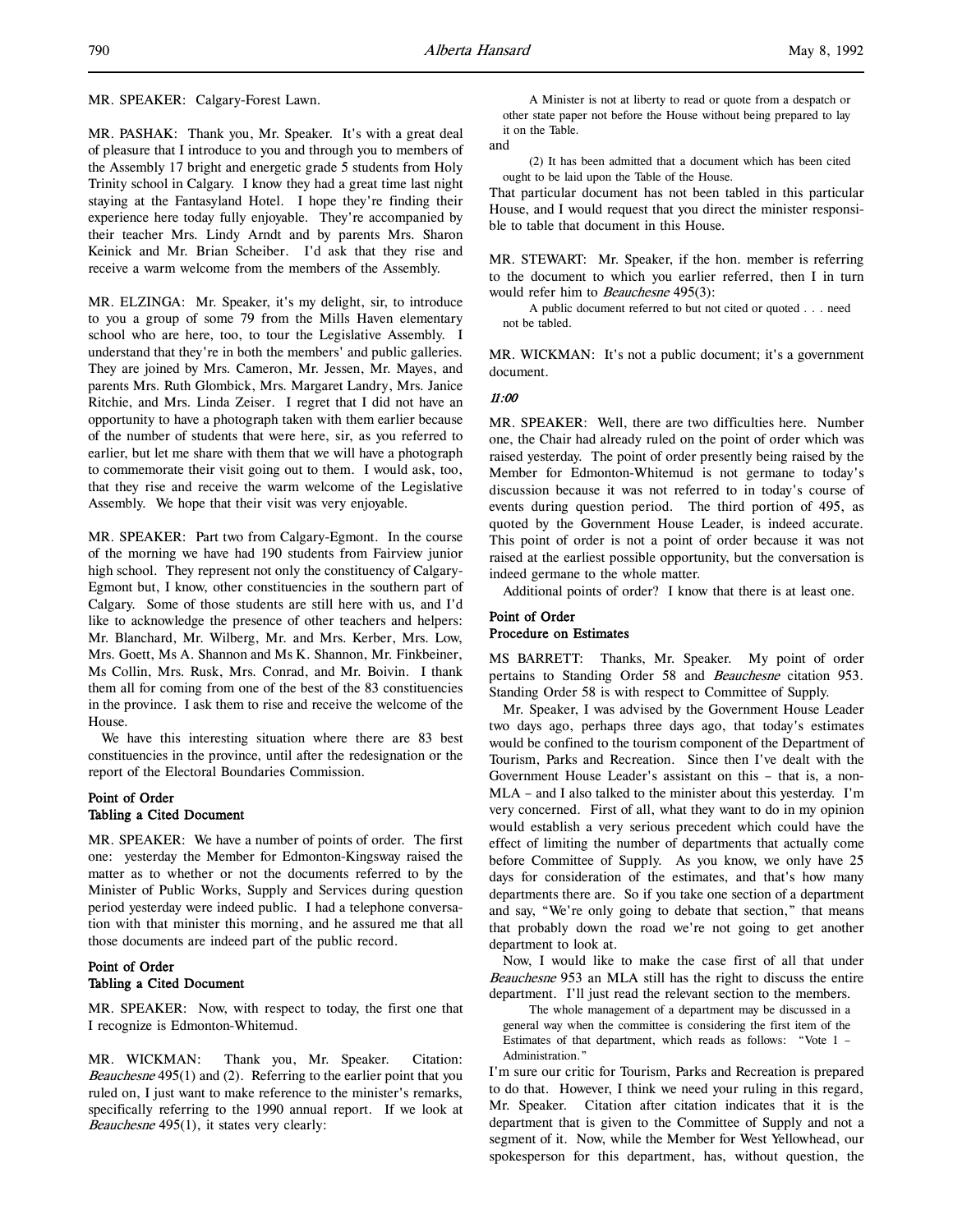ability to discuss the entire department because of that citation, the minister is under no obligation to do that, and, worse yet, has stated that he's only prepared to talk about the tourism component.

I find this a very serious problem and a dangerous precedent. In your ruling I would ask for two things: one, clarification of the instructions to the Committee of Supply; and two, if in that clarification it's decided that you cannot force the minister to bring the department to the Committee of Supply, then will you attempt to extract a commitment from the government – I don't care if it's Government House Leader or Premier or whoever – that this is going to be a one-time-only event, that it won't happen again, and maybe put in the reasons for this one-time event.

Thank you.

MR. STEWART: Mr. Speaker, there are 25 days under the Standing Orders that are allotted for Committee of Supply. There are 25 or less departments. There is certainly no intention of avoiding any department from coming before that committee. That will not be the case. Indeed, under Standing Order 58(4) the Leader of the Opposition has it within his power to call any department, any votes before that committee by giving the appropriate notice. I think that the rules that are set forth in the Standing Orders allow sufficient flexibility for the concerns of the hon. member to be met.

MR. SPEAKER: Very briefly on this point, West Yellowhead.

MR. DOYLE: Thank you, Mr. Speaker. Indeed, the importance of the whole department is necessary on this day, because there are many other departments that perhaps we might want to call back. It would be very gracious if the government would allow the total budget of the Minister of Tourism, Parks and Recreation to be debated, because the total budget for the whole department is \$102,491,114, and the estimates on page 311 indicate that tourism is a small portion of that: \$17,839,170 – a very small portion of this particular department. I hope your ruling would indicate that the total department could be discussed today. I'm prepared. Is the minister?

MR. SPEAKER: This is not question period, hon. member.

The issue is indeed an interesting one. To have the matter dropped on the Chair without much more prior notice than the fact there was going to be an item dealing with Committee of Supply is a bit difficult for the Chair to immediately respond to, and I know all hon. members can appreciate that concern.

I think that in light of the issue the Chair will indeed undertake to meet with the Chairman of the Committee of Supply but also with the Government House Leader to deal with the concern. Perhaps it can be dealt with in a way other than by a ruling by the Chair at this time.

The Chair will also go a step further and point out that when the House almost immediately resolves itself into Committee of Supply, then I suppose that discussion could take place there as to the extent of the estimates on this day as well.

## head: **Orders of the Day**

#### head: **Committee of Supply**

[Mr. Jonson in the Chair]

MR. DEPUTY CHAIRMAN: Good morning to the Committee of Supply.

#### head: Main Estimates 1992-93

## Tourism, Parks and Recreation

MR. DEPUTY CHAIRMAN: This morning we are considering a department headed by the Hon. Don Sparrow. Having listened to the statement by the hon. Speaker, I as chairman would like a few minutes to review that matter, but I do not want to hold up the operation of the committee to do so. I would ask that the Minister of Tourism, Parks and Recreation start on his opening remarks.

MR. SPARROW: Mr. Chairman and committee members, I'm pleased to appear before the Committee of Supply to present the 1992-93 budget estimates for the new Ministry of Tourism, Parks and Recreation. Today's estimates should focus, in my opinion, on the tourism programs and initiatives, votes 1 and 2. It may be a small amount of money, as mentioned by my colleague from West Yellowhead, but it is a very important economic diversification measure that has been identified, that tourism should be and can be a very important factor in the economic diversification on into the future. I've had many and numerous requests from my colleagues to ask questions and to talk about the various tourism programs that are being run by the industry so successfully, and I urge you to follow through.

We are in the process of amalgamating the two departments of government. It was just by the bare minimum that we did get them into the budget. Two or three more days and they would have shown us two different estimates. So we are in that process.

# 11:10

However, in keeping with the decision to effect a merger of the former departments of Tourism and Recreation and Parks on the strength of a natural fit of mandated responsibilities, I think that it is important to address some of our natural ties, opportunities, and achievements in my opening remarks.

I've also asked my colleague, the Member for Calgary-Fish Creek, to address some significant accomplishments of the Alberta Tourism Education Council. As the chairman of ATEC he has really brought some interesting industry insights to the programs supported by the agency. Mr. Chairman, can I have the approval that my time for opening remarks be split between the two of us?

### HON. MEMBERS: Agreed.

#### MR. SPARROW: Thank you, colleagues.

Each part of Tourism, Parks and Recreation has its own specific mandate, but those mandates share many common goals. First, we are dedicated to bolstering the economy and at the same time responding to the unique social needs of Albertans and preserving a quality environment in everything we do.

Economically, bringing these two ministries together is a natural move. Tourism, parks, and recreation each make significant contributions to our economy. The tourism industry generated \$2.77 billion in tourism spending in Alberta last year, of which a significant amount was spent by the 8.5 million visitors to our parks. Research also shows that Alberta's leisure industry generates close to some \$6 billion in economic benefits for Alberta. Our first objective will be to make sure that there is no duplication in these estimates.

Second, we have a social angle. The recreation programs and facilities throughout the province make a significant impact on the quality of life enjoyed by Albertans and our visitors. From locally organized hockey, softball, and curling competitions to major professional and amateur sporting events, recreation is very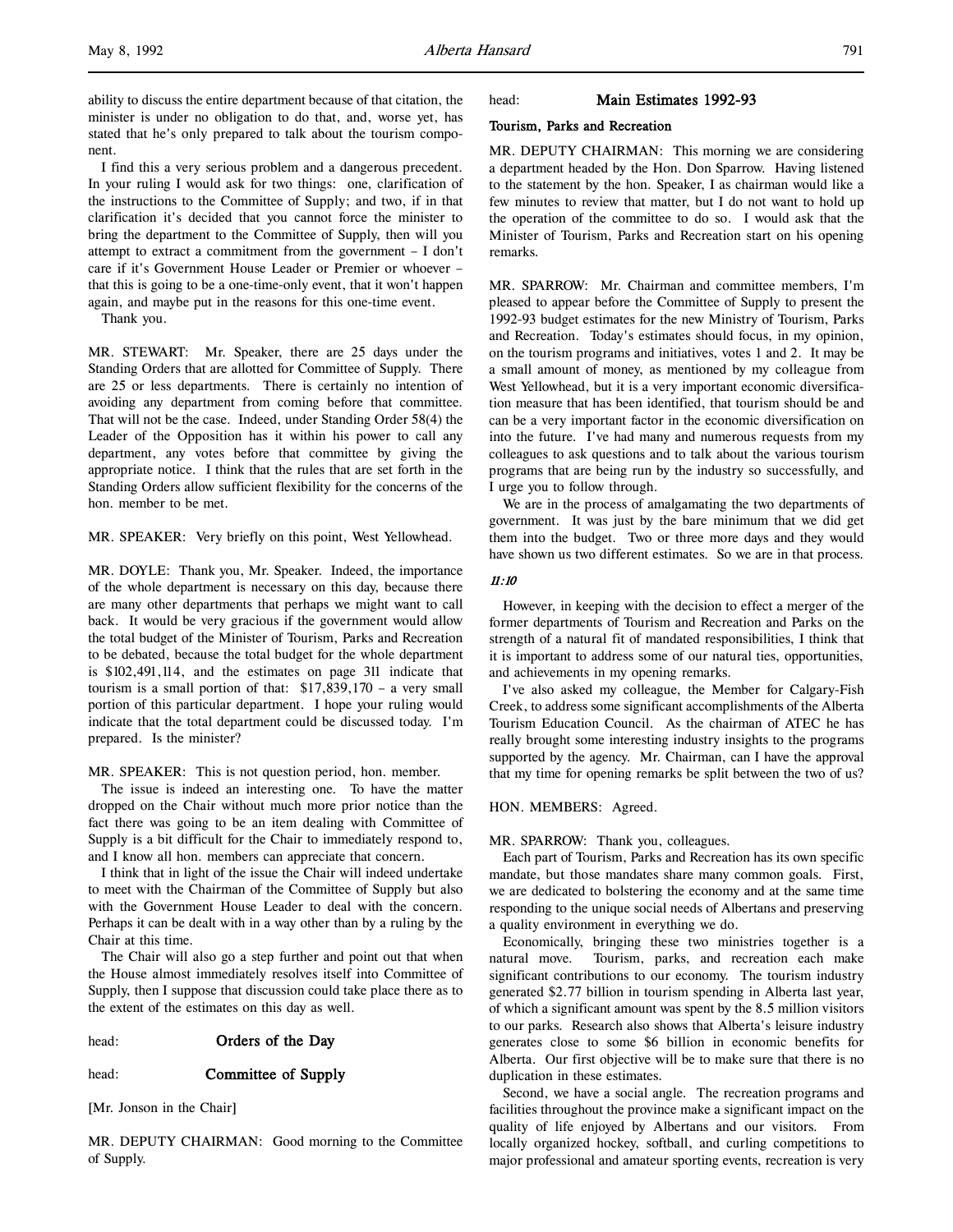much a part of our culture and a healthy life-style that we see as we travel throughout Alberta.

Third, with the heightened awareness of the environment, our parks, recreation, and tourism initiatives aim for a better and a greener bottom line. Parks professionals strive to conserve and preserve a natural Alberta while at the same time work with tourism professionals to make Alberta a major asset. This merger brings together Alberta's land base with our highly advanced marketing organization, providing us with the opportunity to use but not abuse the land base to its maximum economic, social, and environmental potential.

Today I would like to specifically address vote 1, Departmental Support Services, which has a 16.1 percent decrease, and vote 2, Tourism, which has a 20 percent decrease and overall a 7 percent decrease in permanent full-time positions or a total of some 50 full-time positions.

Mr. Chairman, the Lieutenant Governor in Council in his Speech from the Throne spoke of fiscal, economic, and social realities and set the stage for directions in priorities of this government as we move into the 1992-93 fiscal year. I will identify how my ministry supports these realities through its actions and programs.

Under fiscal reality, our executive management is down by 50 percent, some \$500,000 annual savings; our administrative overhead, down by \$1.8 million from last year; our travel expenses, down by 18 percent; our hosting expenditures, down by 28 percent; tourism program budgets, down by 20 percent primarily due to the successful conclusion of the CATA program,or the Canada/Alberta Tourism Agreement. We are doing more with less, which is causing increased client selfsufficiency and more private-sector partnerships. Doing more with less causes accountability on a project-by-project basis at every level.

Under economic reality and revenue generation, Mr. Chairman, the total tourism spending has tripled since the 1970s to \$2.77 billion today, a \$900 million increase in tourism spending over the past five years since the Premier identified tourism as one of the legs of diversification in this province.

The CATA agreement had a leveraging effect of some seven times the value of the government involvement. Fifty-four million dollars in government funding supported close to 500 projects valued at some \$400 million of development.

Our CTAP grants of some \$20 million to date have had a four to fivefold investment of some \$87 million in value. There are over 350 communities in this province, Mr. Chairman, that have done a community tourism action plan, have set goals. They average around 20 goals per community. They're working on them throughout the province. It's not the funding that is making it successful; it's the planning and the setting of the goals at the local levels of what they can do to improve on their tourism assets.

Along with that CTAP program, Mr. Chairman, the last Team Tourism grants of some \$7 million have had a three to fourfold investment of some \$25 million in value in marketing by all of the 14 TIAALTA zones. We have to compliment TIAALTA for administrating both of these programs in a very effective and efficient way.

Tourism business counseling has some 350 projects under review, some \$3.3 billion in potential opportunities. In one product line alone, golf, some 118 projects are on a project roster. Some 52 have opened from 1988 until last August. Another growth area, Mr. Chairman, is soccer. Soccer is growing at a 10 percent factor. In your communities there is more demand for that sport to have more and new facilities.

Mr. Chairman, 1990 saw the tourism industry tax contributions total some \$635 million: \$327 million in federal taxes, \$233 million in provincial taxes, and some \$75 million in municipal taxes. That is quite an improvement over the years previous.

What are the economic issues coming up? CTAP and Team Tourism conclude in 1992-93 and should be refined, supported, and renewed, and I ask all of you to consider that when we bring them forward.

We'd like to thank the Alberta Lotteries and their minister for making those funds from lotteries available to the industry and to these worthwhile programs.

Under social reality, we have our recreation and hosting programs addressing the social reality, and our educational and career expansion and development opportunities that are in ATEC will be discussed by the Member for Calgary-Fish Creek.

I'd like to take a minute, Mr. Chairman, to talk about our new marketing reorganization. Do we have an international presence? Yes. Our department worked very vigorously with the industry last year to create a new five-year strategy to set goals of what we're going to do in each of the long-haul markets and what we're going to do in our provincial and regional markets. They've since then worked up business plans for each of those markets. The international markets identified are the U.K., Europe. We have a business plan. In the Pacific Rim we have a business plan. In the U.S.A. we have a business plan: one for in Alberta, one at the regional level, and one for eastern Canada. With those plans we'll go forward to work with our customer the industry to help them bring to Alberta their customers the tourists.

#### 11:20

Looking back, we have to say thank you to all of our foreign offices and our industry for their assistance and their endeavours throughout the world in their marketing efforts. Especially a good thanks to Horst Schmid, who works in Germany, and Mary LeMessurier in England. Their markets held up very well last year, and we held our own in the U.S. and the Asian-Pacific market.

One of the things that is going to affect our budget that doesn't show in our budget is the new western economic partnership agreements that are under the budget of Economic Development and Trade. My good colleague to my right I'm sure will be working with us to make sure we address the goals of that agreement. We anticipate signing it next week if the detail is all finalized. That will see an announcement of some \$10 million over a period of four years put into national and international marketing with the federal government. We have that broken down as part of our business plans in each market.

One of the key things we must remember and have to do is make sure we maintain our competitive position in the marketplace. When you have a recession, as the Premier has often said, you don't remove the salesmen that are out in the field; you increase your sales efforts. Let's not forget it. When I hear the opposition calling for closure of our international offices, I think it's almost sheer lunacy when you think of the massive impact that they've had over the years.

In summary, Mr. Chairman, what are we doing? We are streamlining. We are innovative and cost efficient. We are committed to teamwork and partnerships. We are significant revenue generators for the province. We support the priorities of this government, and we will be a stronger ministry through the merger of our programs and resources.

Mr. Chairman, I would like to turn the floor over to my colleague from Calgary-Fish Creek and then respond to any questions that members may have.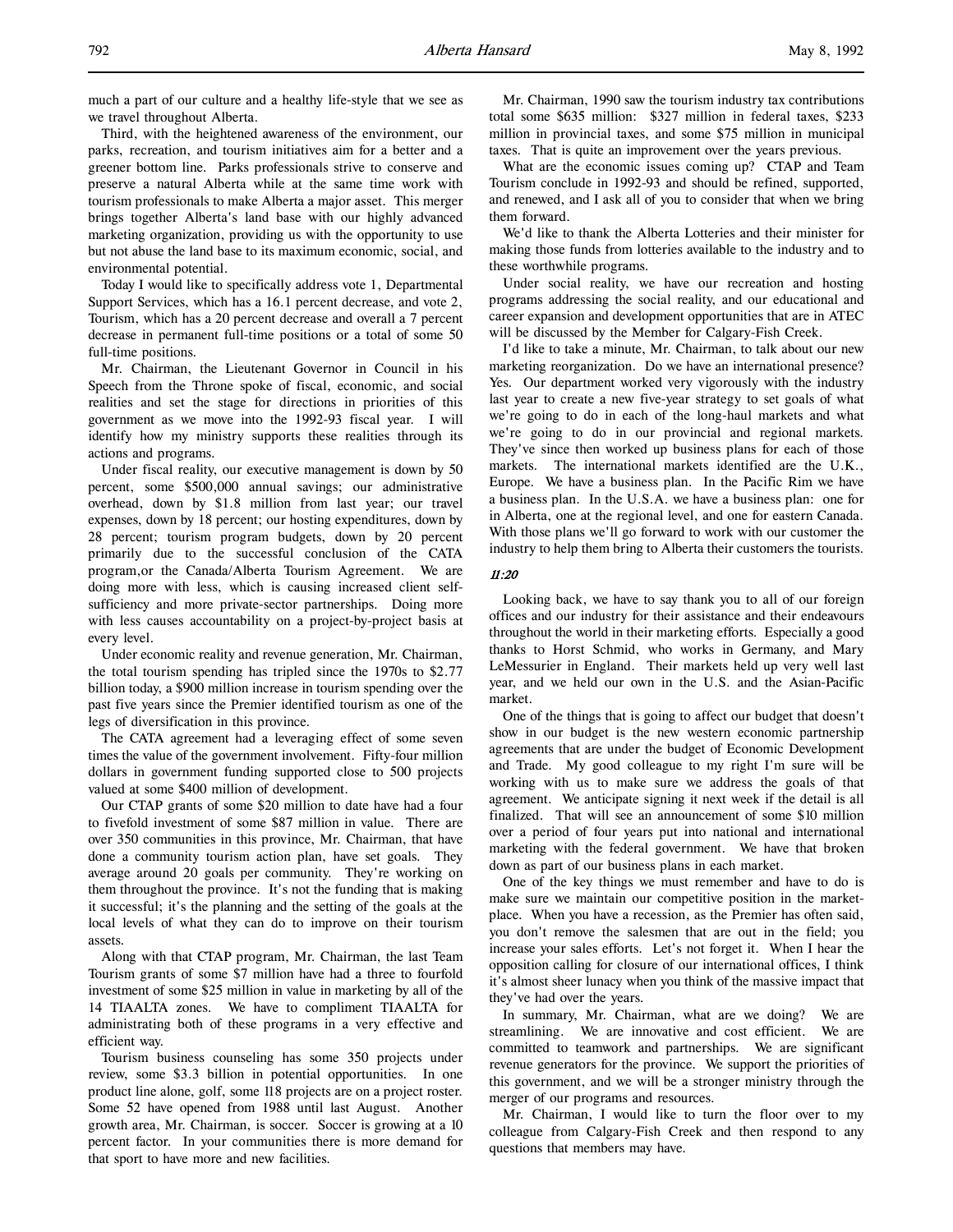# Chairman's Ruling Procedure on Estimates

MR. DEPUTY CHAIRMAN: Order. Just a moment, hon. member.

Prior to recognizing the Member for Calgary-Fish Creek, I would like to indicate and would recommend to the House that for the consideration of the estimates consideration be given to the fact that the minister is new to the second part of his portfolio. I think he is, however, willing to consider questions and comments and reply in due course with respect to the section under the recreation and parks area. So the questions from hon. members may deal with the entire department as noted in the budget book. I believe the minister has undertaken to reply to those questions.

The Member for Calgary-Fish Creek.

# Point of Order Procedure on Estimates

MR. BRUSEKER: Point of order, Mr. Chairman. Are we going to see the estimates for parks and recreation on another day as well?

MR. SPARROW: Mr. Chairman, I'm sure that time will tell. I'm prepared to take any questions today on the total department. It is so important that we get the issues out, and many of my colleagues have asked for more time. I would hope that we would designate it another day. We have been planning for it, so if it can happen, I think we should take the time to spend on both the former departments. We are merging them. It's important that we have time to discuss the issues.

MR. DEPUTY CHAIRMAN: Well, I will go on then. I was as chairman working on the more technical aspects of a ruling on this and was just trying to point out a way that we might proceed in the interim.

Beauchesne 914 notes that "the Business of Supply consists of the consideration of main Estimates." The agenda of Committee of Supply is therefore dictated by the contents as laid out for the estimates; that is, the votes. This is drawn up and duly printed by the government. Also relevant, I think, is Beauchesne 953. The Chair therefore would note that there are special circumstances in this particular case, due to the change in portfolios and so forth, but the Committee of Supply should be considering the total Department of Tourism, Parks and Recreation.

# Debate Continued

MR. PAYNE: I'm in a bit of a quandary this morning, and perhaps later on I might get the benefit of your guidance. On the one hand, we've lost a fair amount of time in the House today on these procedural questions, and I feel an obligation to allow both government and opposition members ample time to raise the questions or make the comments that they would wish. On the other hand, I'm extremely proud of the work of the Alberta Tourism Education Council and feel a real obligation to share with members of the Assembly some of the more notable achievements of the council over this past year, so I'm going to try to strike a balance between those two conflicting time concerns. If I err, Mr. Chairman, obviously I will benefit from your guidance.

I would at the outset, Mr. Chairman, like to tell the minister that I see some obvious benefits resulting from the merging of the two departments that we've been discussing today and the creation of this new Ministry of Tourism, Parks and Recreation. Among the greater benefits I've identified as a result of my involvement with both former departments is the obvious opportunity that will now

accrue to broaden the reach of departmental programs devoted to promoting excellence in our related industries. Now, I think it's safe to say that one of the keys to achieving this is the partnership of industry, government, and education which we have established in the Alberta Tourism Education Council.

I believe this is the first occasion on which staff of the Alberta Tourism Education Council have come to the gallery to witness the debate of ATEC-related issues, and if that's true, I would like to just acknowledge that they are here, and I'd like to tell them how I have very much appreciated my association with them over this past year.

Just one or two historical comments: since its creation in 1987 ATEC has played a major role in integrating the resources of industry and government and education to meet the educational and training needs of Alberta's tourism and hospitality industry. Now, in order to meet these needs, ATEC has launched a number of successful initiatives. Notable among these, however, is the program of standards and certification. These initiatives, of course, in the earlier days of ATEC were led by Stockwell Day and more recently by Brian Evans, and I'd like to acknowledge the contribution of my two predecessors, particularly with respect to standards and certification.

Perhaps I could give the members in the Assembly today a bit of an update on how that program is rolling. To date the council has been directly involved in the development of 30 occupational standards for a range of tourism occupations. I know some of you have asked me what these include, and I'll just toss out some examples for our purposes today. Those that we've already established standards for would include food and beverage server, front desk agent, tourism visitor information counselor, and tourism director of sales and marketing.

I might mention that through the tourism standards consortium, which is a western Canadian initiative involving B.C., Saskatchewan, Manitoba, and Alberta, we've developed to date five occupational standards. These would include local tour guide, events co-ordinator, and beverage services manager.

#### 11:30

I'm not so sure that the members of the Assembly are aware, however, Mr. Chairman, that ATEC's reputation is starting to achieve national and international standards. Just to give you two examples. The ATEC development team has produced standards for the Saskatchewan Department of Economic Development and Trade as well as for the Pacific Rim Institute of Tourism. Alberta is also a part of a national body called Tourism Industry Standards and Certification Committee, TISCC. I'm pleased to say that ATEC continues as a driving force behind that national organization's efforts to produce and implement national standards and national certification.

In the area of program development and enhancement ATEC has taken significant strides in the creation and adaptation of courses and course curricula in our schools linked to ATEC endorsed standards and certification. I would like to share with you and the members here and the Minister of Education that ATEC has assisted his department in the development of a draft curriculum in tourism. Ultimately, Mr. Chairman and hon. members, tourism courses will be offered at the grades 10, 11, and 12 levels. That curriculum was recently tested in several Alberta high schools and produced promising results. Establishing such curricula in our school systems will encourage, it appears to me, more of our young people to explore the great potential for careers in tourism. These courses that I've referred to can improve both the level of service throughout the industry and the image or reputation our industry has established. I would like to thank my colleague the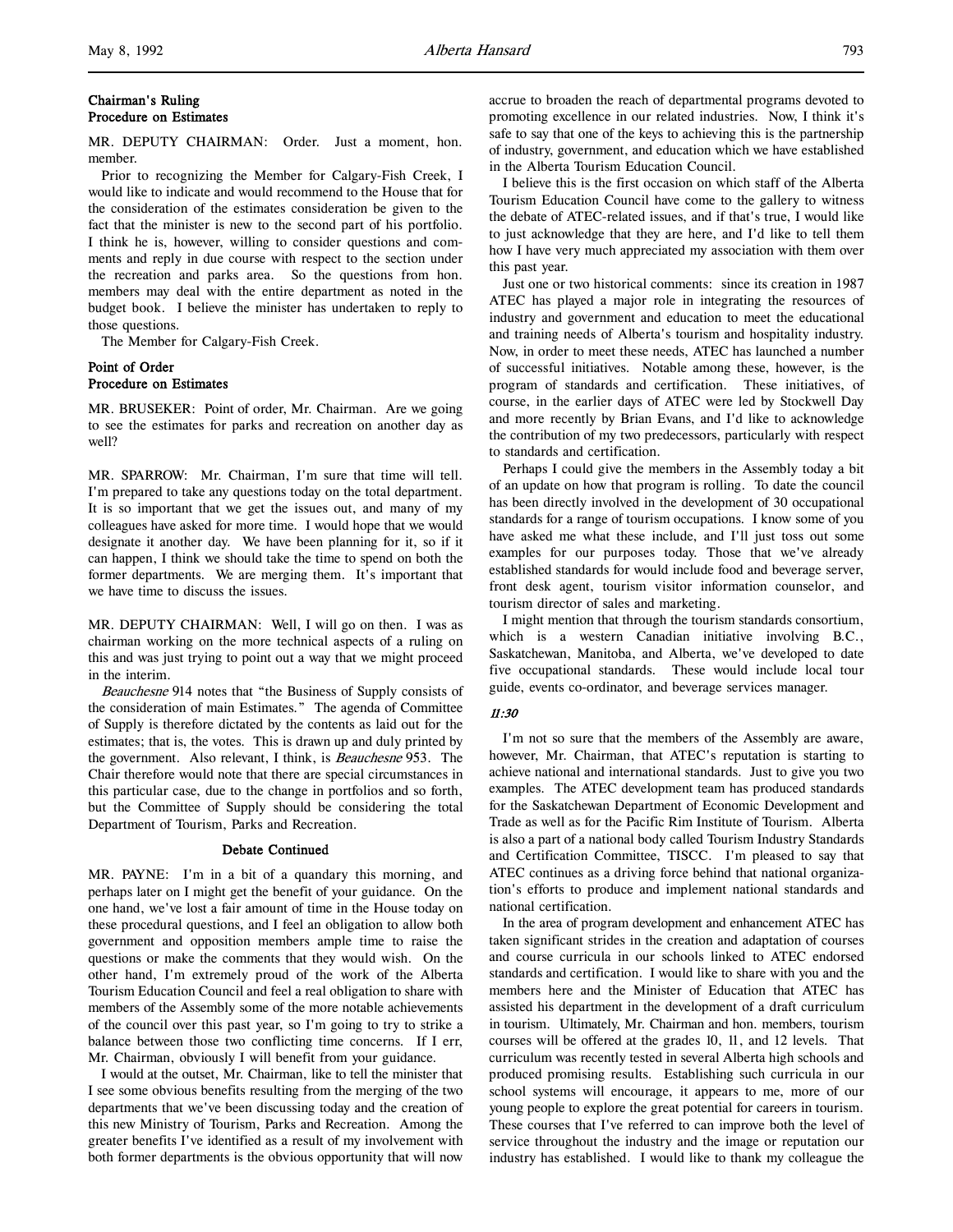hon. Minister of Education for his foresight and for the tremendous support that he has provided through his departmental people to us.

The tourism curriculum project is also by the council's provincewide tourism career awareness program. Developed in conjunction with the Tourism Industry Association of Alberta, TIAALTA, this program is intended to provide our high school students with information on the wide range of rewarding careers that are available to them in tourism. I'm pleased to report, Mr. Chairman, that by mid-June this program will have been delivered to some 100 high schools across the province. The remarkable aspect of this program is that the information is delivered to these students in the classroom by a network of industry volunteers. Without this significant industry support we wouldn't have been able to reach the thousands of students that we have with the message that tourism offers thousands of jobs and career development opportunities.

Mr. Chairman, career awareness is an important element of our efforts in the area of professionalism and industry image. One point I should add is that right now, virtually as we speak, we're in the midst of a process of meeting with all of the postsecondary institutions offering tourism programs. I'm encouraged that the Minister of Advanced Education is in the Assembly. I would like to thank all members, and I think they would all be pleasantly surprised as to how many tourism related offerings are now available through our postsecondary institutional community. We're working with these institutions and indeed all training sources to encourage links with ATEC's standards and certification process. The educational community is a vital partner in these efforts to strengthen tourism-related education and training.

The Alberta Best program organizationally, of course, is a part of the department of tourism rather than an integral part today of ATEC. I felt it would be appropriate to make one or two comments on the Alberta Best program, but before I do so, Mr. Chairman, I'd like to just slip in a PS about HRC, our hospitality resource centre. Through this centre we offer a wide range of audiovisual materials, primarily video cassette tapes, to assist the industry with staff training. Mr. Chairman, from what we can determine, the HRC is the largest tourism-related library of its kind in Canada. Again, our ability to offer this service is largely a result of the support received from Tourism, Parks and Recreation as well as from industry and Education.

Alberta Best, Mr. Chairman. The tourism industry of Alberta has for some time faced a two-prong challenge: first, to increase the level of service provided in all areas of the industry; and second, to increase the level of awareness on the part of both industry personnel and our constituents, the general public, of the key role that tourism plays in the Alberta economy and the importance of providing quality tourism services to every visitor that comes to our province. I'm pleased to see that through the Alberta Best program the province is rising to these challenges.

The Alberta Best program was launched in October of 1990 and is a joint venture of ATEC and Alberta Tourism, Parks and Recreation. It's that linkage in the earlier days of Alberta Best that prompts my comments in the House today, Mr. Chairman. As I understand it, the Alberta Best program is made up of two components: training and public awareness designed to provide training in service excellence and hospitality for owners, managers, and employees in the industry, as well as to help every Albertan understand the important benefits of providing visitors with hospitality and service excellence.

I had quite a few other comments I wanted to make on Alberta Best, Mr. Chairman, but I think my time has pretty well been consumed. Let me just say with respect to the Alberta Best program that over 5,000 industry professionals throughout Alberta

have now completed the Alberta Best program, and I'm advised that the 1992-93 goal is to add another 10,000 people to that significant effort.

Mr. Chairman, the tourism industry serves the public. Likewise, the Alberta Tourism Education Council serves the industry. As an industry-driven organization we respond to the needs presented to us by our industry colleagues. It's a very fruitful and mutually rewarding covenant that we share with industry. However, we also work proactively using the resources available through the Department of Tourism, Parks and Recreation to anticipate needs of industry and to take appropriate action. ATEC supports the Hon. Don Sparrow, the minister, in his efforts, and I believe I speak for everyone on the council and in the industry in saying that we're pleased to have his support as well.

Finally, Mr. Chairman, let me just say that the Alberta Tourism Education Council looks forward to the challenges and the opportunities presented in the creation of this new department whose estimates we're examining today.

Thanks, Mr. Chairman.

MR. DEPUTY CHAIRMAN: The Member for West Yellowhead.

MR. DOYLE: Thank you, Mr. Chairman. I first want to begin by congratulating the minister on taking over the department of parks and recreation. The Official Opposition has on many occasions said that Tourism, Parks and Recreation would be a good amalgamation, as they go hand in hand in the good promotion of exercise, health and tourism throughout Alberta and in fact throughout Canada. We, of course, are looking forward to transportation and Municipal Affairs someday amalgamating and saving the taxpayers a bunch of money also.

Mr. Chairman, I want to acknowledge the great help that the deputy minister of tourism, Bernie Campbell, gave over the years since I was elected in 1989 when there were questions that I needed answered, sometimes a little quickly. He was always available and responded in a very positive way to any questions and assisted whenever he could. I want to wish Bernie well in the future. I also want to wish the new Deputy Minister of Tourism, Parks and Recreation a long success in both departments. Julian Nowicki I'm sure is well informed in both departments by now, and as the minister becomes more informed, I'm sure things will run very smoothly throughout Tourism, Parks and Recreation.

I also want to compliment the minister on the great work they have done on the Alberta Best program and indeed on the Alberta Tourism Education Council. I hope that the new leader of the Alberta Tourism Education Council does at least equally as well as Susan Dowler did when she was leading that great department. Indeed, the people of Ontario are now gaining benefits from what she promoted here in Alberta. I'm sure that she'll succeed well in her position down there.

#### 11:40

One of the questions I had, Mr. Chairman, was the fact of the tendering of some \$500,000 for the Tokyo dinosaur exhibition. I was hoping the minister would never again allow tenders of this magnitude to go out without being put to the public. Half a million dollars with no tenders is quite a misuse of taxpayers' money, something that we would not like a municipality or anybody to do without having the opportunity for free enterprise to make bids on these things.

The community tourism action plan, Mr. Chairman, has been beneficial to all the communities in Alberta. I believe the minister said that most of those municipalities have now finished their community tourism action plans. I know in my riding of West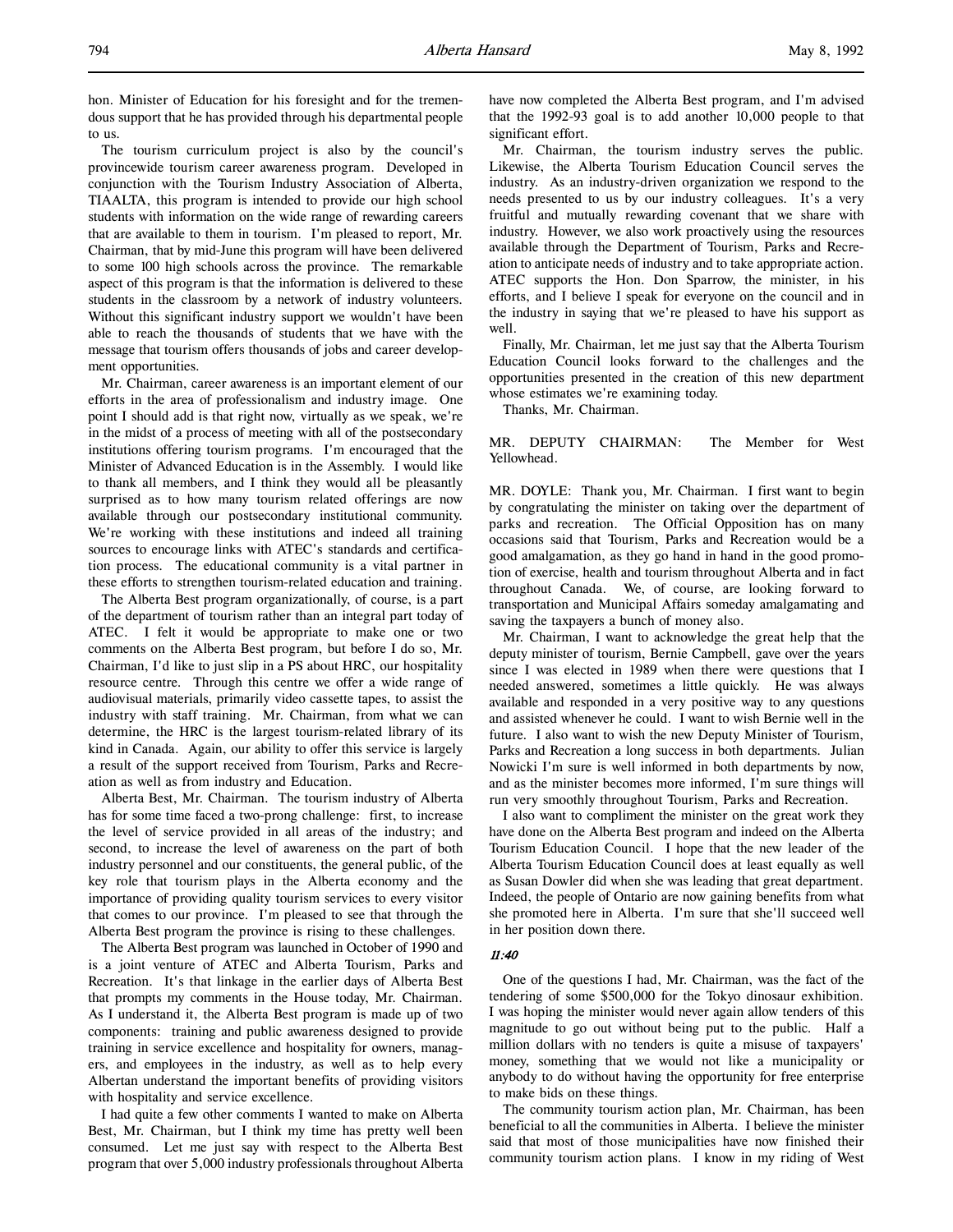Yellowhead you can see the benefits in the developments that have taken place because of the community tourism action plan. My question would be as to whether there are going to be further moneys put into a program such as the community tourism action plan and perhaps taken out of some of the departments. As more money comes in from Parks and Recreation, perhaps the money can be moved around to put something in place to finish up some of the great ideas that the local movers and shakers that worked on the community tourism action plan would have liked to have finished.

As I traveled through northern Alberta especially, Mr. Chairman, the people up there indicated that they could certainly use more money to develop many of the ideas that came up during the plan, but there just wasn't enough money available. Some of the money I'm sure was handled very genuinely, but in regards to the community tourism action plan I do have a question how two grants were given to one place – one being North Road Lumber and the other one the Edson RV resort centre – Gerald and Sandra Hecht. I was under the understanding that only one grant could go to one particular development. It so happens that Mrs. Hecht happens to be the president of the PC Party in the particular area. I would hope that would have no reference to why they got two grants and many other people were left without grants. In fact, there was quite a problem when the seniors of Grande Cache applied for money under the community tourism action plan. They had to go through an appeal process to get \$10,000, and here's \$50,000 given out to the same location. Indeed, the Edson RV resort is a great benefit to the community of Edson, and if anybody is traveling west on Highway 16, it's a very fine park to camp for a weekend. They have a very nice development, but how much money did we put into the private sector? Is one grant enough, or should we have stacking grants?

It was noted earlier that the number of people visiting Alberta has actually dropped quite a large amount. Tourism have done their best in Alberta, I'm sure, to generate more people visiting, but just how much benefit do we have with Mr. Schmid traveling the world? What real benefits are coming back? The minister indicated he's doing a great job, but I guess he has to say something to substantiate his position. I did read a document earlier, when I met with Mr. Schmid in Jasper Park Lodge at the tourism convention this year, and it was very clear that he met with people like Greyhound, Pacific Western, I believe it was: probably 30 Canadian companies that he could have phoned here in Alberta rather than going to a trade show in Europe to contact. I would hope that there are some benefits being reaped by the commissioner going to all these different places.

The amount of tourism down: hotel occupancy in the province fell 6 percent in the 10 months up to October 1991; Edmonton alone had a plunge of 7.4 percent. Visitors to Alberta's historic sites and museums had a drop of some 18 percent this past year, Mr. Chairman, and restaurant receipts in the province fell 5 percent in the eight months in the last part of 1991.

Indeed the economy across the country and North America is hurting, so I would hope that through all this training through the Alberta Tourism Education Council, these young people working in the service areas in Alberta are also reaping the benefits of a higher dollar or perhaps more tips. A few years ago, before the Alberta Education Council started, many of them had very little training. The owners of the industries were a little shy of putting in funds. They actually wanted, I guess, the taxpayers to pay. The tourism council has addressed many of those questions, and I'm sure now that the employees have been reaping the benefits.

At the convention on tourism in Jasper, Mr. Chairman, I was glad to see that tourism has developed a green plan for tourism. It was held in a perfect area, in the green area of Jasper national park, in fact in the very green riding of West Yellowhead, so I would hope that tourism throughout Alberta and those who work in the tourism industry will indeed develop a green plan in every development that they make.

This summer will see the anniversary of the Alaska Highway, Mr. Chairman, and we'll have quite an influx of tourists. Indeed, Jack Smith from the Yellowhead Highway Association traveled the U.S. recently for six months to encourage people to come to the Yellowhead Highway and also to come to the anniversary of the opening of the Alaska Highway. Next week, on the 13th, 14th, and 15th, is the opening of the twinning of the Yellowhead Highway. There are celebrations planned, and I hope that many MLAs will be able to join the Yellowhead Highway Association convention in Jasper next weekend. Some of our colleagues will be traveling on the caravan. We will have to be excused from the Legislature for a couple of days to see the importance of the twinning of the highway and the potential that it will have in tourism.

When the former Minister of Recreation and Parks was in place, Mr. Chairman, I brought to his attention many times the need for a provincial park to protect the area of Emerson Lake north of Edson which is an area that has some hoodoos I believe is the proper term, in a remote area in a triangle between Edson and Hinton. It's now protected by the department of forestry, but the companies who are doing the cutting of the timber in that area are becoming very closely involved with the sensitive areas around Emerson Lake. I would hope that now that we have a new minister of parks and recreation, he would look seriously at establishing a provincial park in that area. It is not a large area, but the province has put a lot of money into development of the washroom facilities, trails, and those types of things with a lot of help from volunteers.

TIAALTA, of course, under the leadership of many of the tourism organizers in the province has done well over the years, Mr. Chairman, but I wonder if we don't have too many duplicate jobs in tourism tramping around the province. They meet, and I'm sure a lot of people wonder what they really come up with at the end, if there's any real help to the industry.

In the parks and recreation estimates, Mr. Chairman, I have some concern with the cuts to the community recreation/cultural grants. For years municipalities and rec boards have depended on the CRC grants. They've been gradually cut, and the municipalities are feeling the strain of those cuts. The minister in the report he put out recently identified that he would be seriously looking at the CRC plan in total. I would hope that the minister would think very seriously before he makes any more cuts to the CRC grants because they do affect the municipalities in a very negative way. They had depended on those for a long time, and hopefully they will continue.

# 11:50

The Blue Lake centre is an area north of Hinton, Mr. Chairman, that has been very helpful over the years in training people in remote areas, and I'm pleased to see that the minister has left a little increase in their particular funds.

Mr. Chairman, before I take my place, I would like to mention that I have embarked on an endeavour to promote tourism in my riding, and it will help tourism throughout Alberta; that is, twinning with a riding in Ontario: Kingston and The Islands. We've exchanged videotapes, all kinds of brochures, maps, and several pieces of paraphernalia. We're looking at winding down the twinning of our riding sometime within the next couple of months. I would hope that every member of the Legislature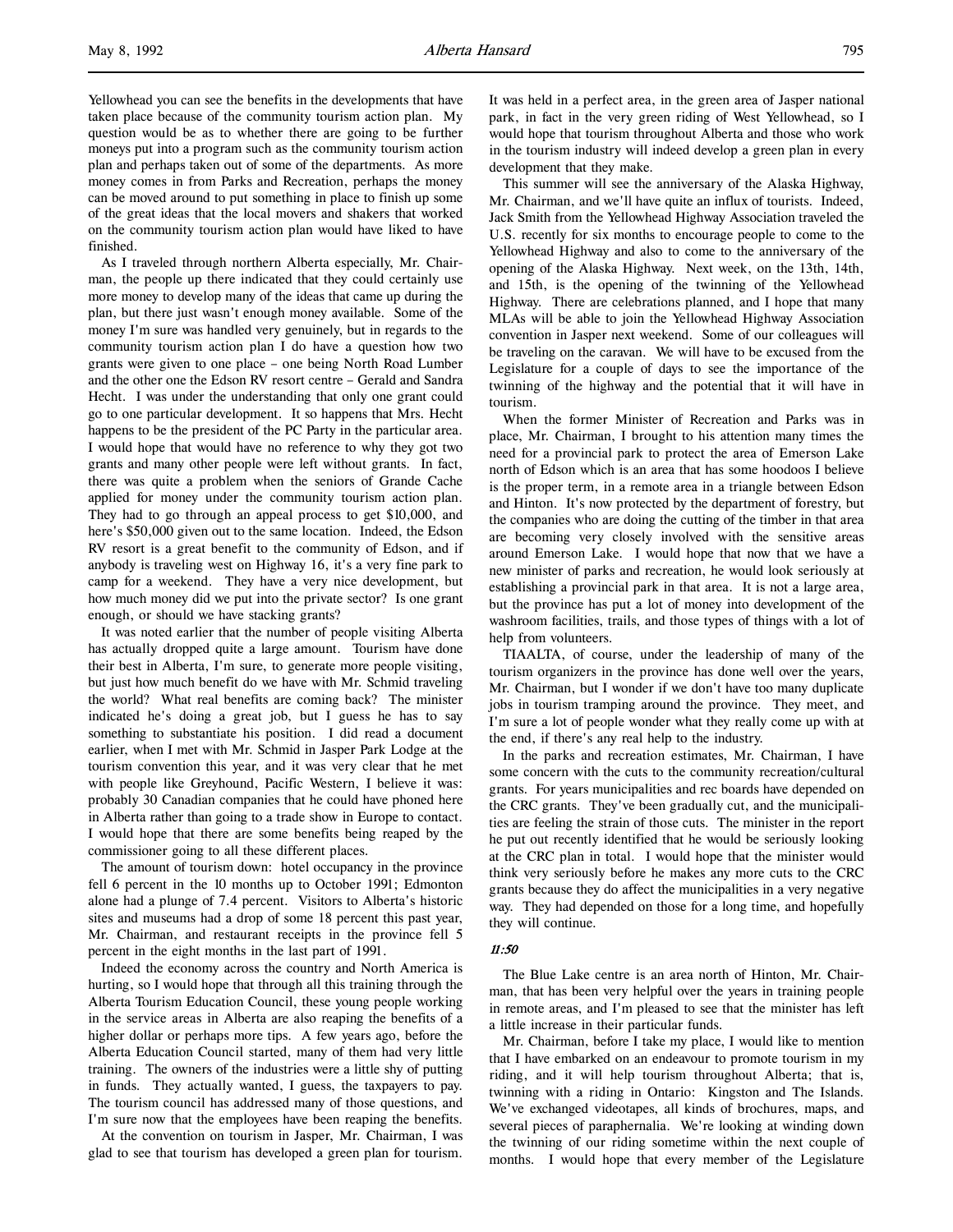On that, Mr. Chairman, I will leave it to other members to say some more. Thank you.

#### MR. DEPUTY CHAIRMAN: Calgary-North West.

MR. BRUSEKER: Thank you, Chairman. I would like to get into this debate as well, but first perhaps I could ask if the committee would allow my colleague from Edmonton-Meadowlark and I to share the 30 minutes time between the two of us, if that's acceptable to the committee.

## HON. MEMBERS: Agreed.

MR. BRUSEKER: Thank you to the committee members.

Just a comment, Mr. Chairman. I'm very pleased to get in on the tourism debates here. I'd just like to express a little bit of a concern about the sudden change in the shift here. We had notice as of Tuesday, I think it was, that it will be tourism only today, and relatively short notice. So perhaps in the future we could resolve that issue a little earlier so we could prepare a little more appropriately. The amalgamation of departments is something we've talked about as well. I think the minister finds his hands full now with an enlarged department and programs, and I wish him well in a challenging time ahead I'm sure.

Jumping right into it, I think the minister has talked about the tourism department as being one that has real potential to be a prime mover in terms of the economy in the province of Alberta, and yet the budget unfortunately shows that the tourism side is actually smaller than the parks and recs side. I hope the minister can keep his focus on the tourism aspect, as I really do believe this is a wave of the future. I offer that as a suggestion to the minister: let's not forget what's going on there.

When I first came into the Legislature a number of years ago, we talked in the Throne speech about a \$10 billion industry by the year 2000, and the Auditor General's report said that there were no directions with respect to clearly-defined objectives as to how that would be achieved. I wonder if the minister could make any comment about new objectives being set as to how large the tourism industry is expected to be by the year 2000. That's the number he was throwing about. First of all, what is the objective? How large is it likely to be in the province of Alberta? Number two, how is that objective going to be met? I think it's one thing to set an objective; it's another thing to know how you're going to get there.

### [Mr. Moore in the Chair]

The hon. Minister of Economic Development and Trade is involved in a Toward 2000 Together program. I know that tourism is involved, at least to a certain extent. Are there going to be some long-term tourism objectives that will come out of the Toward 2000 Together initiative? Does the minister have any indication as to what may be happening there?

The next question I want to ask the minister is with respect to exit surveys. We just completed an exit survey in the department of tourism a while back, and the Auditor General made a comment that they weren't happening as frequently as necessary. I'm wondering if the minister has addressed that in the budget this year. Is there a new plan to have more frequent or more thorough surveys of a variety of different types? With respect to the exit survey that was just completed, I understand that the information

was supposed to be available early this year. I'm wondering if the minister could enlighten us as to when the data may be released. We're getting bits and pieces coming out in documents released by the department. The Tourism Pulse hot line gives us a bit of information, but we don't have the whole story yet. So I'm wondering when the rest is going to be coming out.

Another question that I wanted to ask the minister. The Auditor General has talked about a concern with respect to tendering. In vote 2 there's some indication of a variety of programs. Has the minister addressed the concern about tendering and will that be resolved?

I want to go straight into vote 2.1, Product Development. This is in part, I understand, the CTAP. "Refined, supported, and renewed" I think were the three terms the minister used with respect to CTAP. I do support CTAP. I think there are some refinings that need to be done, and I'm wondering if the minister could just comment a little further. Is there going to be a renewal to CTAP? The reason I'm asking the question is this. I think the concept is a good idea; certainly the idea of getting a community involved is excellent. My concern is in terms of who is getting the dollars. The Member for West Yellowhead referred to this as a concern. CTAP as administered by TIAALTA: TIAALTA doesn't issue a news release saying, "Well, here's where the money has gone"; the department of tourism says, "We give the money to those guys, so it's not our job to issue the news release"; and the people that get the money don't think about giving a news release. So nobody really knows who got the money other than the department. Can this be resolved? I don't care who gives the information out, whether it's the department of tourism or TIAALTA, but can we get a quarterly statement or an annual report saying: "Here's the community; here's the project. Here are the dollars for the CTAP; here are the total project dollars"? As far as I know, there's no cumulative list, and I think it's important for a cumulative list to be issued on a regular basis. So a question: can I get a list?

We've had some discussions in question period about bungee jumping and washing machines. I'm wondering: in refining the CTAP, if CTAP is in fact renewed, is there going to be a tightening up of the guidelines for the projects that can receive CTAP funding? Bungee jumping is one that you can pick up your rubber band and move it wherever you want to, and that clearly doesn't seem to tie in – no pun intended – to the fact that it should be a permanent fixture. That's one of the guidelines of CTAP. Bungee jumping: you can take your rubber band and go anywhere. So I think there's a little more concern with respect to where we're going in terms of projects like that.

The minister talked about marketing. I know that I've made some comments to the minister about marketing in the past. There's a draft strategic marketing plan 1991 to 1996 being proposed. I've had the opportunity to participate, actually, in one of those workshops, and I thought it was a very useful process. My compliments to the minister and his department for that initiative. I think that's the forward looking we need to have. My concern again, though, is that a lot of the marketing we're doing is under Team Tourism. Team Tourism is lottery dollars, and lottery dollars are not reflected in this particular document. We've got to market, we've got to promote Alberta, but this document we have before us doesn't tell the whole story. Is there some way we can improve this to show all of the dollars that are expended on marketing, including Team Tourism, so we can put it in here and say, "Here's the total amount"? Because we see a decline; we're now down to \$17 million in vote 2. So the total size of the department is getting smaller, but really there are other pieces out there that aren't reflected in this document. CTAP is one of them,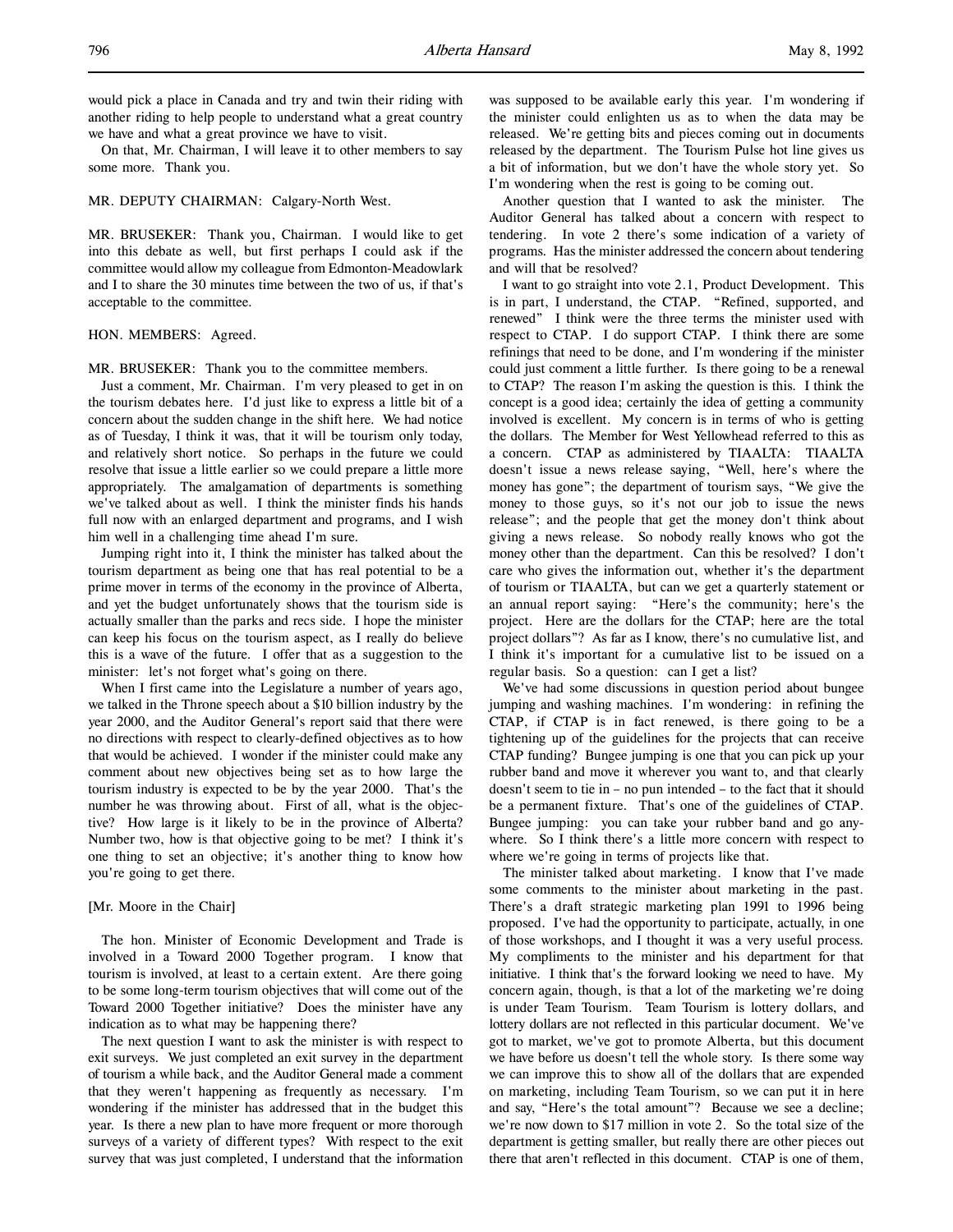and Team Tourism is another one where dollars are being spent on tourism but aren't reflected in this document. I think that's wrong, and I think it should be changed. We should have all of the marketing dollars in here, even if it's just a line that says nonbudgetary and it's just sort of a starred item that says, "Here are dollars that are being expended." Let's get the total picture.

Now, I know the minister made some comments about foreign offices. The Liberal caucus has recommended they be closed, but the minister said something along the line that if they've brought in so much good, how could we propose closing them. One of the questions we put to the Minister of FIGA, and I'm going to put the same question to the minister of tourism: do you have any objective data that says, "We've spent X number of dollars here, and they brought in so many dollars over here"? Because we don't have any real cost/benefit analysis. Does the minister of tourism have a cost/benefit analysis that says we're spending this dollar and, man oh man, we're getting 10 or 15 or 20 times back? If the minister could show me that kind of information, I would support those offices a hundred and ten percent. I've never seen that kind of data, and I sure would like to if he's got it.

#### 12:00

Since we're promoting tourism – and I know the minister is aware of the initiatives because the Member for Calgary-Fish Creek is involved with the same committee I am, the Pacific Northwest Economic Region – we're working together in larger areas. With respect to foreign offices, I'm wondering: has there been some consideration to work with the other provincial offices? For example, I'm sure that if you're going to get someone here from Tokyo, they're probably going to come in and see British Columbia as well as Alberta. Is there any way we can work together, share some of those costs, reduce some overhead, and perhaps get even a bigger bang for the buck?

I understand we've got some offices in Tokyo, London, and Geneva. I'm particularly wondering about the office in Geneva. Perhaps the minister could provide a little information on that office about the economic return. I'd be interested in seeing that.

Just very quickly – because I want to make sure my colleague for Edmonton-Meadowlark has some time here – with respect to vote 2.4, the Canada/Alberta Tourism Agreement, we see it's wrapping up here: a few dollars, I guess, for final administration. A question to the minister: is there going to be a final document that sort of summarizes the whole program? We're complete now in terms of project, location, dollars expended. Is there going to be a kind of wrap-up, summary document produced that says what we did with this project? I think that would be very useful not only to members of the Legislature but also to those involved in the tourism industry.

ATEC, Tourism Education and Training. I am a firm believer in education and training, given my past profession, and I stand by that and support that initiative in the department. I'm a little concerned about some – and I want to emphasize the word "some" – of the service jobs, what's called the McJobs, the minimum wage jobs getting five bucks an hour. I'm wondering: has the minister of tourism had any conversations with the Minister of Labour, at least on an annual basis? I know we just increased our minimum wage recently, but one of the concerns we've had was that it was a long time before we even reviewed it. Is there any discussion going on now between the minister of tourism and the Minister of Labour to review those jobs? We know some of those jobs are minimum wage, and it's pretty tough for a family to make a go at that minimum wage level.

I'm a little concerned, I guess, in terms of streamlining. We've supported the concept of streamlining, and the minister has said

he's still a little uncomfortable and still on the learning ground. Perhaps he could talk a little bit more about some of the efficiencies that hopefully are going to be realized by merging the two departments.

I guess the other thing I want to ask the minister about – and it's a very difficult area – is the Canmore-Bow corridor area or whatever you want to call it. There's a real concern between, on the one hand, people who say, "We want to preserve what we've got; we want to keep our natural environment because that's what's really attracting people to Alberta," and, on the other hand, people saying, "Let's develop and bring something in and let's create new attractions." Those are both worthy goals, but it's a real balancing act. I'm wondering if the minister could address that. I think it's a concern about how you address those two issues and provide something and yet preserve our environment and make sure we've got something so we don't, in the promotion of developing something, spoil it for future generations.

Mr. Chairman, I'll stop there and turn over the rest of the time to my colleague from Edmonton-Meadowlark.

### MR. ACTING DEPUTY CHAIRMAN: Edmonton-Meadowlark.

MR. MITCHELL: Thank you, Mr. Chairman. I would like to ask a series of questions in the time we have left on the parks and recreation portion of the minister's responsibilities. I, too, would like to express my concern that it has come on us suddenly that this has been put on the agenda. I also appreciate the concerns of the New Democrats that in fact it could set a precedent that we speak about part of a department and not all of it.

My first comments and questions would relate to the issue of protected areas. I would like to congratulate the minister on his several recent initiatives in reappointing the Advisory Committee on Wilderness Areas and Ecological Reserves for three more years and, in fact, his efforts to designate some additional ecological reserves. I have some questions, however, about that process. Specifically, I am interested in the minister's plans to designate Ross Lake, Middle Sand Hills, and Egg Island. Egg Island, of course, is particularly important to the extent that it's the only known nesting site of Caspian terns in Alberta. My concern is whether each of these areas will be large enough. It isn't enough simply to set aside ecological reserves. It is important that they be large enough to be self-sustaining. The half hectare that is being considered for Egg Island doesn't seem to be a particularly large area and raises the question of size. This is a common problem with respect to the ecological reserves this government has specified. I'm particularly concerned about the size issue when I reflect upon comments by the former Minister of Recreation and Parks, who referred to the proposed Middle Sand Hills ecological area as a massive land grab.

Question: what is the time frame for designating ecological reserves in other regions with respect to the Lakeland provincial park and recreation area? My concern is that that is too small. My further concern is that the government will construe this as being a big area because they will surround the park itself with what they call a recreational area and somehow say this is a park with certain conservation and preservation elements that encompasses an area of 58,800 hectares. Of course, only 14,689 hectares are actually park, and that makes this a relatively small park when compared to Peter Lougheed park at 51,712 hectares and even Cypress Hills at 20,450 hectares. The problem with recreation areas, as I know the minister knows, is they do not protect the area against logging, hunting, oil and gas well exploration and extraction, or even year-round ATV use. So it is important that, one, the area of the actual park be bigger and,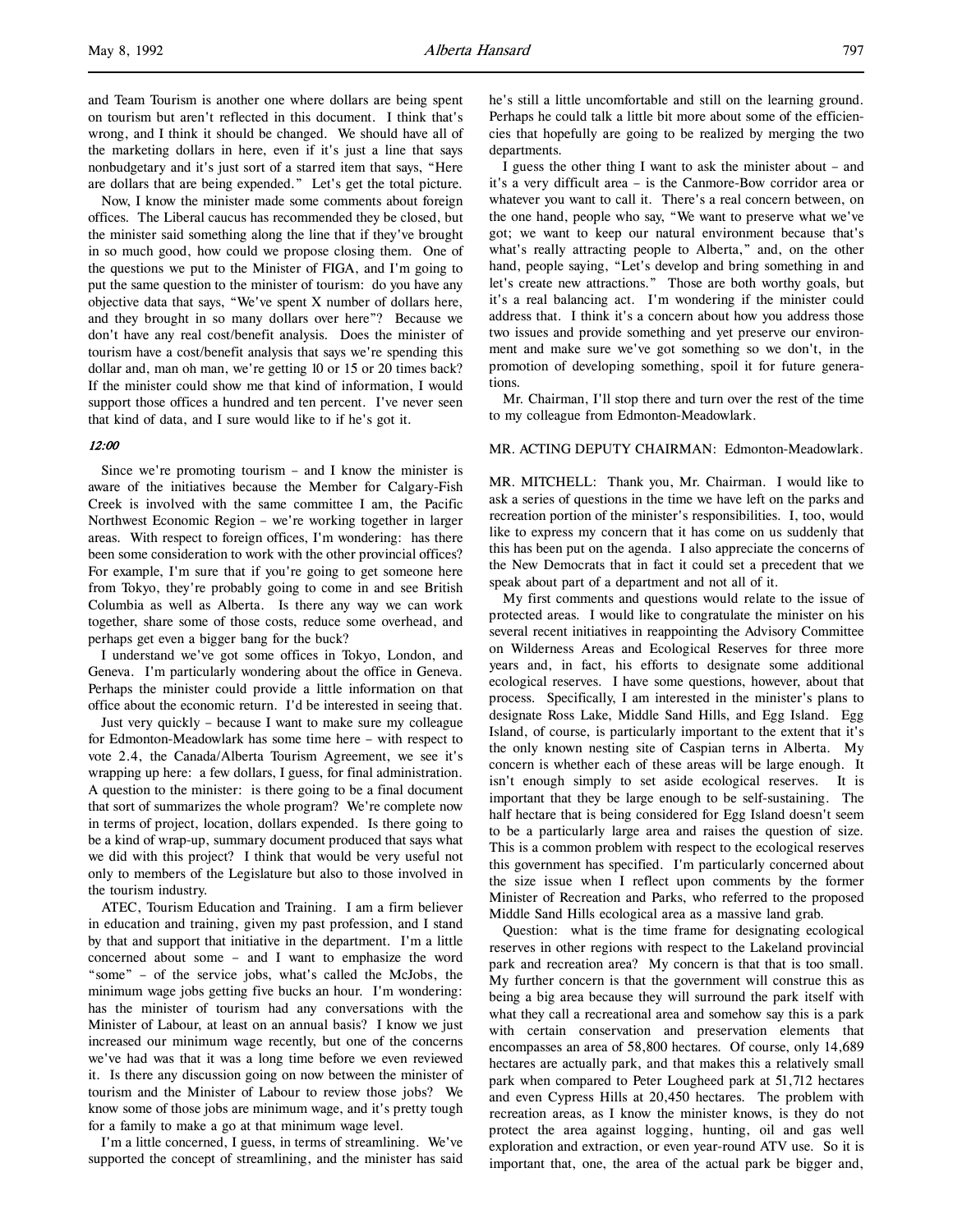two, that people are never led to believe that a 58,800 hectare park and recreational area plan truly amounts to any kind of true preservation of that area.

We're concerned about the stocking and restocking of trout fishing in this area. My information is that about 60 percent of the sport fishing in this province occurs in northeastern Alberta but, for example, only about 26 percent of the walleye fingerlings were restocked in that area. Now, there may be reasons for that. There may be plenty of walleye there anyway. But it is a statistic that at least raises a suspicion, and I'd like the minister to answer why there appears to be that imbalance.

I'm also concerned that once the Lakeland park is developed, there will be even more pressure on trout fisheries, sport fisheries in that area. That isn't, of course, all bad; we want the area to be used for tourism and to attract tourists. At the same time, it raises the question about whether or not there are plans to sufficiently restock that area with trout and so on, and I wonder whether the minister is lobbying the minister of forestry to ensure plans are in place to anticipate that possibility.

AN HON. MEMBER: Have you ever been there?

MR. MITCHELL: Yes, I have, and it doesn't take long to get through it because it's such a small park.

With respect to fiscal responsibility concerns, there are a couple of things I'd like to highlight. The manner in which the Department of Tourism, Parks and Recreation gives grants – grants, of course, require a report. My information is that 500 reports covering \$5.8 million in grants are in arrears. The minister says that perhaps no more grants will go to organizations that don't submit reports for past grants. Will the minister please confirm that in fact that is the case, that no organization gets a grant if they haven't reported on the receipt and use of their previous grant, and will he tell us what other steps he's taking other than simply the spectre of not giving an organization another grant.

#### 12:10

With respect to the Recreation, Parks, and Wildlife Foundation, I would like to say that that organization has been extremely helpful to me, to my constituents, and to others to whom I have spoken. They're very, very helpful. But the Auditor General's comment in this recent Auditor General's report was that \$200,000 was provided as a loan by the foundation and subsequently approved as a grant in 1990-91 without, the Auditor General claims, the foundation's normal controls being implemented. I wonder whether the minister could respond to the Auditor General's comment in that respect.

With respect to the Recreation, Parks and Wildlife Foundation, I would also like to know why the Alberta Lottery Fund increased its grant for 1991 from \$4.5 million to \$5.4 million when the foundation had over \$2 million in unexpended funds at the start of the year. That's not to say that they don't use the money appropriately, but it is a red flag when we're giving them extra money when they already haven't spent the money they were given previously. It's particularly disconcerting when it occurs with lottery funds for which there is no proper legislative review and control. While I'm not raising a suspicion, I am simply asking a question to explain why that would occur. I believe, as I say, given the nature of lottery funds in this province and their lack of review, it is a particularly important area for the minister's consideration.

The Alberta Sport Council: again, I'm concerned that the money for this comes from lottery funds and is not properly reviewed. Would the minister not consider that that money should come under the purview of his department and should be reviewed by the Legislature to ensure that in fact it's being spent in a way that's consistent with the views of the people of Alberta?

Some specific questions. I would like the minister to comment on the relationship between Little League Baseball Alberta and Baseball Alberta. I have a letter that will be going to the minister raising some concerns about that relationship. It seems inefficient to have two such organizations. It seems there are questions as to whether Little League Baseball Alberta properly reports or keeps proper reports about its membership. I don't know; I'm not alleging that. I'm just saying that has been raised with me. And there is concern that Little League Baseball Alberta sends umpire trainees out of the province – in fact, to the United States – to be trained at additional cost when in fact clinics could be held in Alberta and are, I understand, held by Baseball Alberta in Alberta. I'd like the minister to comment on that relationship and those particular concerns.

I would also ask the minister to comment on the relationship of the various skiing organizations which are funded through the Alberta Sport Council by an overall organization. I know there's some friction amongst the various ski organizations. I believe, for example, the cross-country ski people feel there's unnecessary administration, that in fact money that could be spent more directly on promoting the sport gets mired in an unnecessary level of administration that tries to bring the five, I think it is, ski organizations together.

Bicycling. Bicycling has all kinds of merits to recommend it. I rode my bike to work this morning and feel pretty healthy about that. Even the new Solicitor General could use a little bit of that exercise, I'm sure. It's only a four- or five-hour bike ride out to Vermilion. I'm wondering whether the minister could indicate what support he would give to private initiatives such as Trailnet, if nothing more than a policy statement encouraging municipalities to work with the project. He could facilitate discussions with municipalities and co-ordinate those discussions, because in fact a good deal of Trailnet's success will be that it links up communities so a tour of some duration can be undertaken by avid bicyclists.

Bicycle touring is, as I'm sure the minister knows, one of the fastest growing family sports in North America. This area, Alberta, has a particularly good climate for the development of this type of tourism. We have small communities and major recognized recreational areas, and they can be linked in many areas by bike trails that do not need to involve overly long bicycling trips, day trips. It increases the scope for tourism. It will attract tourism to small communities. It would encourage the development of bed and breakfast facilities, which in fact could become additional income for farms. It's very, very low impact. It has a very low impact on the environment. Moreover, it provides leadership for environmentally sensitive life-style changes. People can see more and more bicycling. They can work that into their daily lives. They can ride to work. They can ride to school. It has all kinds of possibilities, and it doesn't cost a great deal to develop.

One of the things that has been identified, I believe, in the past by tourism analysis in this province is that while you can get a tour organized here to go somewhere else, there aren't a great number of tours organized for people within Alberta or people who come to Alberta. In fact, I have seen only two bicycling tour companies outlined in the Alberta Hotel Association's annual catalogue of hotels and tour opportunities. Bicycling tourists can fill a pretty important . . . [interjection] No, I'm learning how to backpedal when I watch the minister of social services answer his questions. He just sent me a letter here saying: "How did you ride your bike today? Were you pedaling or backpedaling?"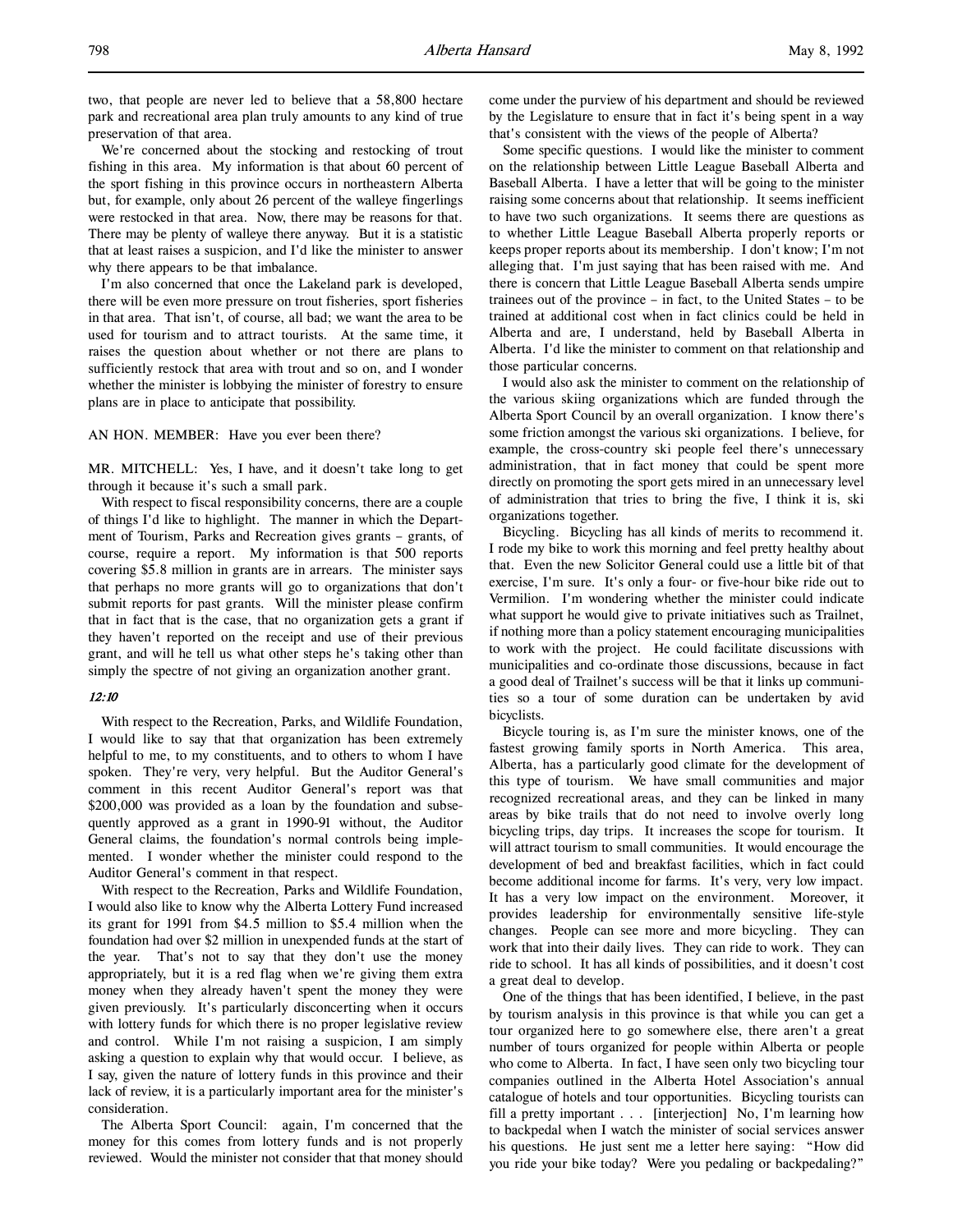With respect to developments in the Bow corridor and Kananaskis, I think people can't be against everything that's of commercial worth and also against golf courses. You've got to have some golf courses; it's a pretty environmentally clean development. However, it has to be done properly. We need to have NRCB review of any kind of golf course development in any kind of sensitive area, and I believe we need to emphasize environmentally sound techniques. For example, in fertilizing golf courses, one possibility would be to capture and recycle the water so there would be a self-contained drainage system. I would like to see the minister advocating that with the Minister of the Environment in the process of developing golf courses in this province.

Kananaskis Country Management, vote 5, of course is a concern to many Albertans. I believe we simply do not get enough money from the people who run that development, given the huge amount of investment on the part of Albertans in the Kananaskis area development and given the proceeds it seems they receive for managing that park. Can we afford the current arrangement? What is being done? How much are we, in fact, receiving now for the rental of the golf course facilities to Kan-Alta management? There is a 48 percent increase, \$500,000 for development and major maintenance. What is being done with this money, and can these works be postponed?

With respect to the Canmore Nordic Centre, a \$640,000 grant. This is a remarkable facility. We all should be proud of it. I would like to know why it is that we don't charge a fee for its use. Not charging a fee for that cross-country facility would be like not charging a fee, in my mind, for the Mount Allan/Kananaskis ski facility. I mean, this is a wonderful facility at Canmore, and I believe people would be prepared to pay for it and should be prepared to pay for it. In fact, at the Strathcona Wilderness Centre cross-country facility, fees are charged and that doesn't appear to discourage anybody.

# 12:20

With respect to vote 1, there is an 11 percent increase in the Minister's Office. Of course, that can be properly attributed to the amalgamation of the two departments, but I would like assurances that the other costs attributed to the office of the former Minister of Recreation and Parks aren't being hidden somewhere; whether in fact we have saved something in the order of 90 percent of those costs or whether they are being hidden somewhere else.

Vote 3, Provincial Parks: there's an 88 percent increase in the budget, up to \$1,070,000, in the West Central Region. Could the minister please indicate what the cause for that increase is? There's a 100 percent increase in the East Central Region, which, of course, includes Lakeland park. I would like to know specifically when the minister proposes to have the Lakeland park development as he has planned it finished.

Thank you.

#### MR. ACTING DEPUTY CHAIRMAN: Banff-Cochrane.

MR. EVANS: Thank you very much, Mr. Chairman. I'm delighted to have an opportunity today to make some brief comments concerning the Department of Tourism, Parks and Recreation. I, too, basically concentrated my remarks initially on the tourism aspect, feeling that that was going to be the focus here. Tourism is such an important industry in the province of Alberta that I know full well that members could have spent the entire time devoted to these estimates on that very important issue. Nonetheless, I will make some brief remarks in conclusion regarding parks and recreation and specifically Kananaskis

Country, which is such a very big part of Banff-Cochrane constituency.

### [Mr. Jonson in the Chair]

Since I was elected in 1989, Mr. Chairman, I certainly have had terrific opportunities to become more and more involved in the tourism industry. I think the constituency I represent is clearly a leader in the tourism industry in the province of Alberta. It has been the drawing card for tourism from a regional, national, and international basis coming into the province of Alberta for a goodly number of years, and that's because Canada's first national park, Banff national park, is situated in Banff-Cochrane constituency. Banff national park was created by our visionary federal government, who recognized it was a park for the people. We have moved in the province in a number of ways to expand that "park for the people" concept through our provincial park system and certainly again through our Kananaskis Country and lately with the dedication of Lakeland provincial park.

I'm very, very pleased that these two departments have been amalgamated, and I'm somewhat surprised – with a little bit of tongue in cheek, mind you, Mr. Chairman – that neither the Official Opposition nor the Liberal opposition gave any compliments to the government on the elimination of the second ministerial salary of \$52,000 as a result of this amalgamation. But, hon. minister, I would also suggest there is some positive comment, even though perhaps cloaked a little bit, from both the opposition parties because neither have suggested that your salary be decreased.

I was very impressed with the minister's introductory remarks when he concentrated on quality environment. As the minister of tourism recognizes full well, as do our partners in tourism in the province of Alberta, I think of how important the continuation of a quality environment – clean air, clean water, and a clean land base – is to ensuring that the people of Alberta will stay in Alberta and spend money in Alberta on their tourism dollar, which, by the way, accounts for some 70 percent of a \$2.9 billion industry in the province right now. Also, if we want to attract those regional, national, and international tourists, we are going to have to maintain the kind of quality environment Albertans have called their own from the very time this province was created.

I think what happens with the amalgamation of these two departments is that we now have a very visible opportunity to look carefully at issues such as the wilderness areas, the ecological reserves, and the natural areas and see how they come together with our provincial parks, working with our federal park as well, to ensure that we will be concentrating on that environmental component, that quality environment that is so extremely important to Albertans and to our visitors.

The minister also made some comments on CTAP and Team Tourism, and both of the critics on the other side questioned the minister as to whether those programs are going to be continued. I would question that as well and certainly lend my support to both those opportunities that have been created in this province. The CTAP program, the community tourism action plan program, has given communities an opportunity to bring their expertise together to identify their priorities. I think that's an extremely important goal, and results are pretty evident around the province not only in the Banff-Cochrane constituency but provincewide. When you look at the Team Tourism program, which is a marketing program, again there has been an opportunity for communities to get together and market their products, but I do have a question for the minister as to the future of Team Tourism, whether or not it is time to look at a more regionally based Team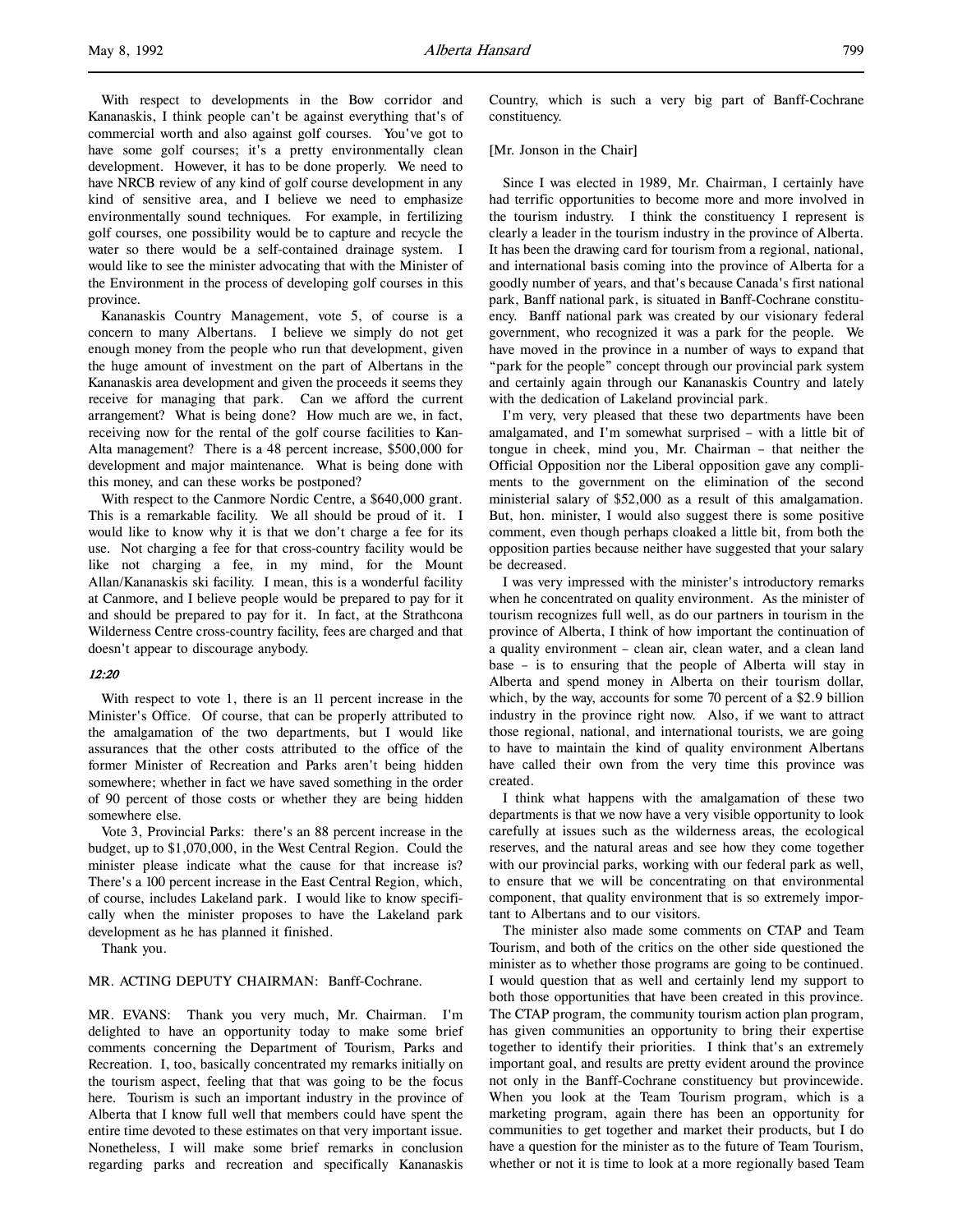Tourism program. I think there are certainly some opportunities to improve that program and ensure that areas that do have some common themes, some common attractions, will come together and use the next version of Team Tourism to market those products on a more regional basis.

My colleague the Member for Calgary-Fish Creek made some very pertinent comments about the Alberta Tourism Education Council, and I too want to thank the people from ATEC, who are in our audience today in the members' gallery. I felt very privileged, Mr. Chairman, to have the opportunity to chair the Alberta Tourism Education Council for approximately a year. During that time there was a focus on developing standards and certification, and I'm very, very pleased with the job my colleague from Calgary-Fish Creek is doing. I think the next phase of the Tourism Education Council is marketing. I think Susan Dowler, the first executive director of ATEC, did a superb job in ensuring that the groundwork was formed. Now we have Al Parsons taking on that role. He has a terrific marketing background, having been involved with Klondike Days here in Edmonton. Certainly the Member for Calgary-Fish Creek, with his public relations background – the two of them work very well together in terms of marketing what we do have and ensuring that the industry, the driving force of tourism in the province of Alberta, is aware of what the opportunities are.

In terms of some of the initiatives ongoing in tourism today, I'm extremely pleased to have had the opportunity, and continue to have the opportunity, to work with the industry on the Tourism 2000: A Vision for the Future initiative which was announced in September of 1991 and is intended to dovetail with the Toward 2000 initiative of the government of the province of Alberta.

When we review the main driving industries in the province of Alberta and see that we have oil and gas as number one and agriculture as number two, surprise, surprise: tourism is number three, with the potential to grow substantially over time. It's extremely important that this initiative of Tourism 2000 has been created by the minister to ensure that we do plan for the balance of this decade and into the 21st century where tourism should be going.

## 12:30

That's not a decision that's made by government on its own, Mr. Chairman. If we just take a look briefly at the makeup of the Toward 2000 Advisory Panel, it's pretty obvious that the minister has his thumb firmly on the pulse of tourism in the province of Alberta, because while I have the honour of acting as a co-Chair on that initiative, Joe Couture, the president of the Tourism Industry Association of Alberta, is the other co-Chair. We have representatives on the advisory panel from industry, from our educational facilities, planners in the province of Alberta, municipal authorities, and also our financial community: all very, very important components.

The mandate of that initiative is to ensure that we go out, get input from industry partners, get input from the people of Alberta so that we have a co-ordinated approach to tourism and we ensure that we have maximum benefit from the resources that are available to us. That might lead you to believe, Mr. Chairman, that this is a cadillac organization, that this is a cadillac plan. Well, it's a cadillac plan in terms of the quality of the people who are involved and, I believe, the quality of the product that will be coming out of that initiative, but it's certainly not a cadillac program in terms of budget. The budget is very, very small. In fact, all the members of the advisory committee – all of whom are experts in their own field – because they have such a commitment to tourism, have agreed to give their time freely. Time and time

again they have shown that they are dedicated to this industry. Now, with 10 regional meetings, with open houses, with two symposiums giving industry an opportunity to have input, with further meetings to establish, a final report to prepare and give to the minister so that he can bring that forward to the Toward 2000 initiative, I think we see not only how important the industry is but how important the people in the industry feel that industry is to themselves and to the province of Alberta.

I want to just briefly go over some of the challenges that have been identified by the panel. I'd like to ask the minister if he has the opportunity and the time to briefly comment on some of those challenges that have been identified. I'll be as brief as I can, Mr. Chairman. These are not in order of priority, but I will go through all 11 of them that have been identified.

First of all, Tourism Awareness: Getting to Know Us, the purpose being "to ensure that Albertans are [well] aware and supportive of tourism's contribution to" the province of Alberta.

Secondly, Tourism as a Government Priority: Profile for Action, making sure that government does show its priority to tourism. The minister may want to make some comments regarding the budget for tourism in the new combined department, which does show a decrease in total funding. I know the minister is going to point out that CATA is impacted in that certainly it's come to an end. Also, I'm sure the minister is going to make some comments on the independence of the industry and how, although the department acts a catalyst, acts really as an advocate for the industry, it's up to the industry to get out there and prove itself and sell itself.

Human Resources: People, Pride, and Passion, to ensure that our human resources are developed as well as possible. Perhaps while I'm on this point, the chairman of the Alberta Tourism Education Council has talked about the Alberta Best program and the standards and certification. There seems to me to be a bit of an overlap and always has when I was privileged, again, to act as the Chair, and I wonder if the minister might make some comments on the relationship between the Alberta Best program and the Alberta Tourism Education Council. Knowing full well that the chairman of the council has indicated that the council participated in the establishment of Alberta Best and continues to have a role in it, maybe we can just have some comments from the minister about how those two work together.

Market Assessment and Marketing: Reaching the Customer, to identify our target markets. Again, to the minister, some comments perhaps on his view of the benefits of international tourists. I think it's well known within the industry that the further a customer comes to enjoy our tourism product in the province, the more that individual ends up paying on an average day in the province. So perhaps, Minister, if you could make some comments on our regional markets, where you would see us focusing our attention in the years to come.

Tourism and the Environment: The Natural Advantage. I think there's been a real shift in the department, and that's a shift recognizing the reality of the day. Since I came into this Legislature in 1989, regarding the importance of the environment, I've heard the minister on a number of occasions make comments about the importance of ensuring that our environment is maintained, and certainly in the Bow corridor with the four-season developments that are proposed. Because those developments are seeking to bring in that international traveler, they have certainly, in their written material and also whenever they've had an opportunity at a forum or elsewhere, stressed how important maintaining that natural environment, maintaining that drawing card, is to them. I'd appreciate from the minister some comments on that, if he would.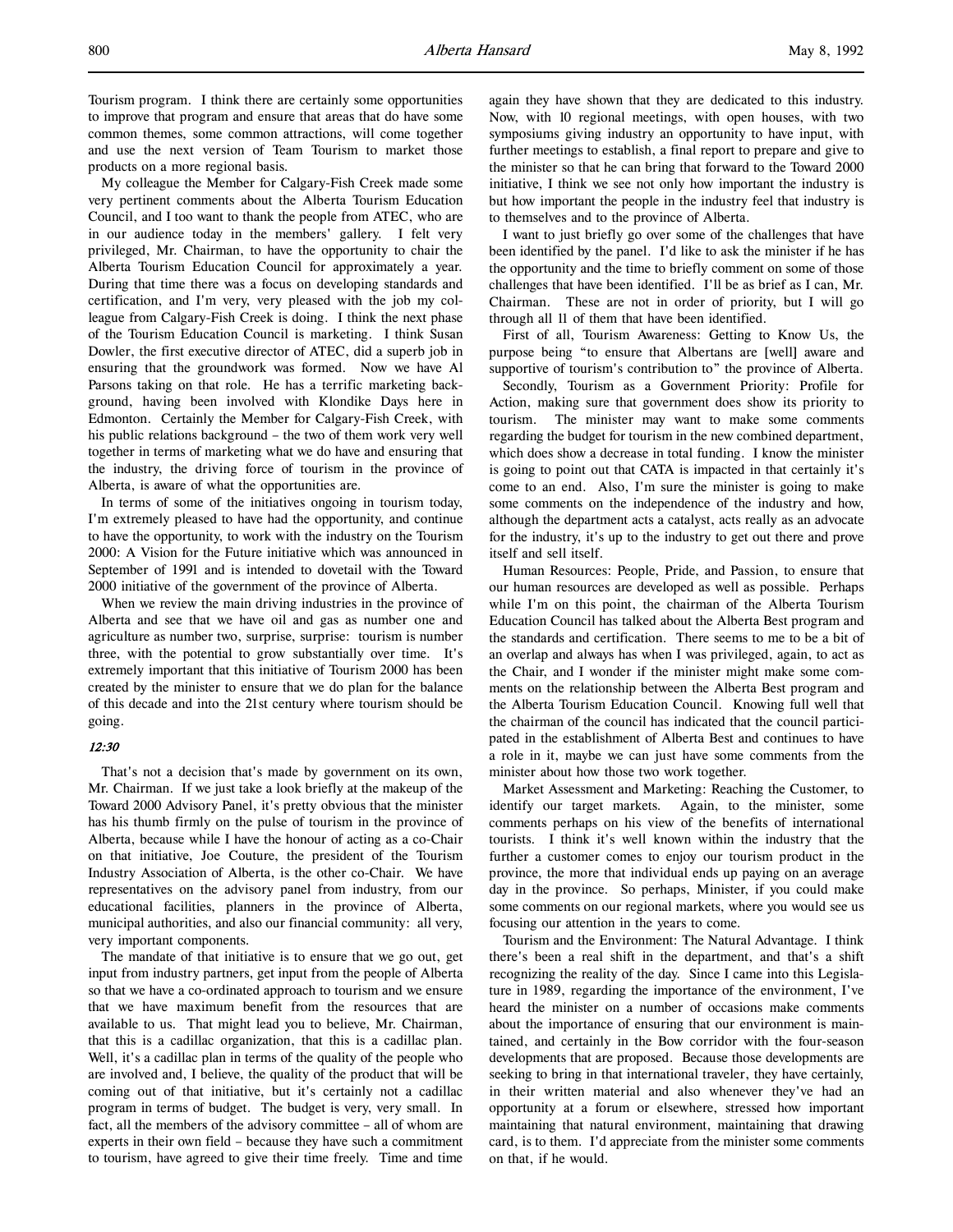Creating a Positive Investment Climate: Invest to Grow. I think that speaks for itself. We want to be sure that the investment climate in Alberta stimulates viable – and that's an important word – tourism opportunities, so perhaps the minister could try to address that.

Tourism Partnerships. One of the catchphrases that the minister is very proud of in the department is that tourism is teamwork. Two of the most important components of that teamwork are cooperation and effectiveness to achieve a vision. Perhaps the minister might make some comments on that.

Product Development: Making the Right Choice. Here's a big issue that we've dealt with through the symposiums and certainly, as well, at the open houses and the evening sessions of Tourism 2000. Do we focus on our strengths? Do we focus on emerging tourism markets? Do we try to combine the two? The priorities, as the minister sees it, at this point in time. Product Development: Making the Right Choice, again, enhancing the number of experiences available to Albertans and our regional and our international tourist who comes into our area.

Tourism Infrastructure: Access Alberta. This is again a very, very big issue in the Bow corridor. We have a major initiative, and the province of Alberta has contributed to a number of other major industrial, major economic initiatives in the province of Alberta through assistance with infrastructure. It's my position that the province should be doing exactly the same thing with respect to those developments that are proposed in the Bow corridor. These are off-site costs I'm talking about – let's be very clear about that, Mr. Chairman – things like water and sewer facilities, roadways, electrical power to sites, et cetera. I would appreciate the minister's views on the importance of infrastructure and where he weighs infrastructure in the entire tourism package.

Research and Planning: Looking Ahead. Again, we have to be sure that in a globally competitive market that's becoming more and more competitive, we are always doing something proactive to ensure that we are on top of the new trends, that we can identify where that tourist dollar is likely to come from, and I would appreciate some advice from the minister as to what current initiatives are ongoing in the department in that regard.

Finally, Regulations and Regulatory Process: Safe and Supportive; that is, safe in that the regulations are doing their jobs, supportive in the sense that regulations aren't setting up roadblocks that prevent industry from developing. Certainly there are megabenefits to Alberta if industry develops in a well-planned-out, well-thought-out, environmentally sensitive way. I know the minister has expressed some concerns about regulatory processes in the past, and perhaps he could give us some comments on that today as well.

# 12:40

I know my time is getting close to being at its end, and I just want to speak very briefly about Kananaskis Country. In the budget there is an increase in vote 5 with respect to Redevelopment and Construction. Certainly I think that's an extremely important part of Kananaskis Country, which was funded by Heritage Savings Trust Fund moneys to provide something for the future for Albertans. That's the focus of Kananaskis Country. I am very supportive of continuing to maintain the quality experience that has benefited all Albertans who have had the opportunity to access Kananaskis Country, and perhaps we could get some comments from the minister on that. I'd also appreciate some advice on the reduction in Program Support. That may well be due, Mr. Chairman, to the efficiencies that occur over time in dealing with a development such as Kananaskis Country, but I would appreciate the minister's comments on that.

I would like to just make a couple of comments with respect to the Bow corridor in particular and congratulate the minister for leading the charge, if you will, with the Bow corridor tourism development framework. Now, that's an initiative that the minister and his department, many of whom are in the gallery today, have taken a very active and focused approach on. We've been dealing with issues such as housing. What will the housing impacts, visual impacts of any kind of development, be in the corridor? Recently announced is a trail study to try to integrate existing trails and other trail opportunities so that people can make use of their own legs and bicycles, et cetera, to get around that very precious and beautiful part of the province of Alberta.

Also, I want to congratulate the department for the work it's doing with the new town of Banff. I get nothing but positive comments from the mayor of Banff, Mayor Leslie Taylor, and councillors about the very beneficial work that is being done by the department. I know there are some budget considerations with respect to the continuance of that support for the town of Banff, and I wonder if the minister might address some of those budgetary issues as well.

Thank you very much, Mr. Chairman. I've tried to stuff a lot of information in a relatively short period of time. I appreciate the time. Thank you.

MR. SPARROW: Mr. Chairman, since I started off earlier, I can see there's at least half a dozen more MLAs that wish to speak to this budget. It is very important to all of us. Due to the hour, I will take some time to address some of the questions. I'm sure that many of the compliments that have been made by the opposition and other members are well received. I, too, have to congratulate my staff – most of them are here today, I understand – for doing such a great job over the past year. In our amalgamation we're addressing quite a number of areas where we can do a better job by working together, as recreation and parks really have an impact on tourism and vice versa. Tourism has an impact on the other departments.

Getting directly to some of the questions, to the Member for West Yellowhead: we thank you for your complimentary remarks. The tendering of the Dinoventure project in Tokyo was one of the most successful projects this government of Alberta has ever undertaken. I have to give credit to the multifaceted portion of it, because the Department of Culture and Multiculturalism led the charge in the early stages and brought us in. We then worked with them to bring in many outsiders, some 18 Alberta companies and three major Japanese companies. Gakken and Hitachi were our biggest Japanese partners, but we also had many Alberta partners, and to co-ordinate that and to make it go off as well as it did took a lot of co-operation and teamwork. Thus, we had to accelerate the contracting process and make sure it was coordinated from our point of view.

There were over 1.2 million people who went through Dinoventure, and as one of the Canadian consulting staff said, it was the biggest and best show that any Canadian government had put on anywhere in this world, and they would like to join us next time if we attempt to do other ventures like that. So in that acceleration we had to move more rapidly. We did, by the way, use Alberta companies, though, that were very experienced in all the other departments of government, because it was a multifaceted project.

As far as the two grants to one project, the CTAP program works very effectively. The decisions are made at the local level through the advice of the CTAP committee to the local municipality. I hope if you have any concerns about two grants going to a certain resort in your area, you talk to the local administration,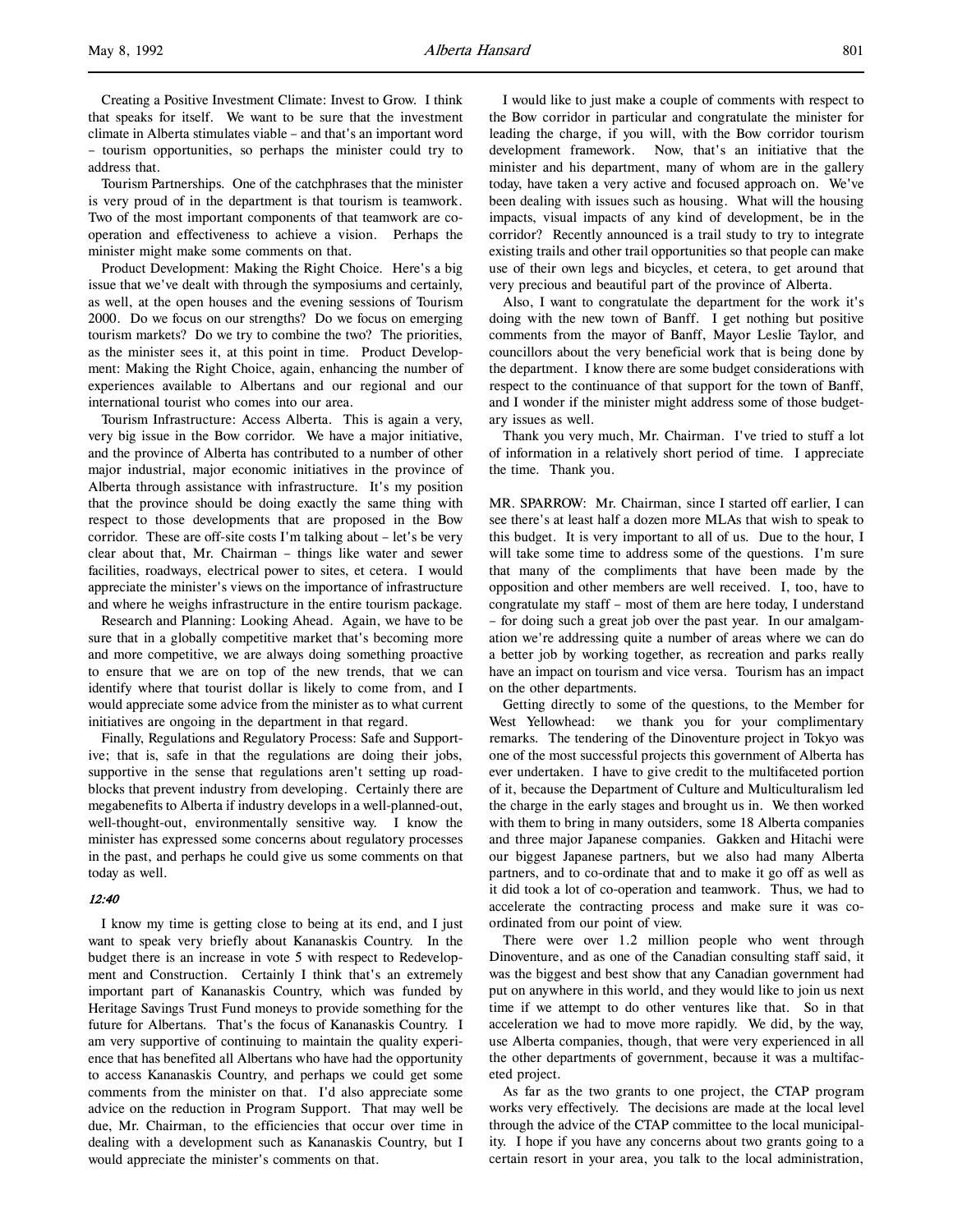because they are the ones that pick and choose the projects that need and deserve their credit.

One thing you say is: what are the real benefits of Horst Schmid and his travels? I can assure the hon. member and all my colleagues that there's been a fantastic, massive increase in tourism in the German-speaking countries of Europe since Dr. Horst Schmid has been challenged with that job, along with his other job in economic development and trade. I think we've gone from some seven or eight tour operators that were originally given to him, and that list has now grown to some 600 tour operators and tourist agents that are working and selling our product. The biggest increase, a massive increase over the years, has shown the results. The job that they have been doing is outstanding, and we can show you that growth, and we'll do so.

As far as your total tourism spending, I know there are indicators that the hotel and motel and restaurant figures are down, but in the overall total, I think we've got to make sure we watch that the traveling patterns and spending patterns of tourists continually change with economic times. Our numbers show that the number of tourists that were here in Alberta was equal to the previous year, and their spending was up but in different locations, because we did have a slight growth.

With reference to the question on the creation of new parks: definitely; that's one of the things we'll do. You all know about the challenge we've had with the visit of the Duke of Edinburgh, who is the president of the World Wildlife Fund. We did make some very good and sound commitments, and we will be living up to those commitments. We're working with the three departments of government – Forestry, Lands and Wildlife; parks; and Environment – and we'll be following through on a very concentrated basis of looking at the endangered spaces program. As my colleague said earlier, we do have 13.6 percent of this province under protection to date, but we're going to do more, and there is more we can do. If you've got ideas of where you think a park is needed, we'd like to know, so give us that information.

Your concern about TIAALTA and too many jobs; is there too much duplication? The industry has grown rapidly in the last five years. TIAALTA is doing an excellent job for us in administration of both CTAP and Team Tourism, and that growth pattern has been very, very positive. Each and every TIAALTA zone presently has and does each year a marketing plan for their zone, and then the applications come forward and the joint ventures start to take place. In zone 1, for instance, prior to the program their budget was around \$300,000. Last year it was \$1.3 million, and Team Tourism only funded \$300,000 of that, so you can see the massive growth of the joint ventures. In one I think there were 30-some municipalities involved and over 125 businesses, all participating in one massive joint venture of teamwork that the Member for Banff-Cochrane mentioned.

## 12:50

As far as CRC: yes, it is coming to its scheduled end unless it's renewed. I'm working with my colleagues; I'm getting some good input. I see you say we shouldn't decrease it anymore from the present. I, too, and a number of my colleagues believe that, but as we all know, we're trying to balance a budget, and there's a lot of pressure to maintain government spending. On that we enjoy having your support.

The Member for Calgary-North West wondered if there were new objectives being set and what are the long-term goals of Tourism 2000 and how do they dovetail into Toward 2000 Together? Very definitely the committee has done an excellent job, co-Chaired by the Member for Banff-Cochrane and Joe Couture, the president of TIAALTA. The total committee will be

going, I hope, to Toward 2000 Together, which has been led by my colleagues the minister of economic development and the Minister of Energy. At the meeting in Calgary on the 27th and 28th it's so very important that that group be there and other tourism operators be there to participate in the conference led by the Premier to make sure the goals set in Tourism 2000 are part and parcel of and become a part of Toward 2000 Together.

I'm looking at the clock. I may not get to the comments and the concerns made by Banff-Cochrane, but I hope, Mr. Chairman of the committee, that you make sure you get to Banff and that the 11 or 12 concerns are taken there, so that when we get the input back, it's a total government strategy, Toward 2000 Together as a government initiative totally, with tourism just being one part of it. We will also have the final document, I hope sometime this summer, on all of those objectives that are being spent, are put into the hard work of that committee. We thank your committee for their two symposiums and the 10 workshops because it was a lot of volunteer time, and it sure helps our budget that we know that they are donating their time at those meetings.

You wondered about the exit surveys. I think we have some six zones that are already finalized, and we're giving that information out as fast as they can put it together with the consultants. Yes; I, too, want to accelerate the information flow, and I've been assured by our new deputy minister and his colleagues that they will be working hard to complete those exit surveys, because they're vital to the industry. We do feel that there should be more frequent surveys. Eight years is too long. Five: hopefully we could budget some way so that we have funds five years from now to make sure that a project like this can be renewed.

We'd like any input you have on the refining of CTAP and the renewal of CTAP. There are always two sides to any issue. As you know, the simplification of any program so it's easy to administer by local municipalities is one thing I'm hearing, and maybe the application process was too cumbersome. We had to send staff in many, many cases to facilitate, and I compliment our staff for doing such a good facilitation job. I think that the most important thing that the program did has to be looked at and that caused some concern. We had to make sure that with every project, no matter how small, whether it was nonprofit or whether it was done by a community or the private sector, the selfsufficiency of operations was addressed, and this grant would not go to try to help something that was going to have to come back to any level of government for operational assistance.

That really got the communities thinking about self-sufficiency, economic viability before we invest, no matter what it was. For all of the 700 and some grants that were put out, only two show up in Edmonton here as being maybe a concern, and I don't know why it's a concern to Edmontonians or the Journal why Vulcan wants to choose to improve a private-sector operation downtown to supply services with a washer in it rather than the same town building another, competition to them, in the campground that they own. Campers do like – because I'm one of them – someplace that has good facilities. That was their choice, though, because it's their decision at the local level.

You mentioned the bungee jumping. It's like any museum. If a museum does not upgrade itself continuously, the attendance will drop, and museums must continually, to draw their traffic and serve their customers, renew themselves. If there are no new additions to projects like Fantasyland, the enthusiasm on marketing disappears. That new facility being put in by a private-sector operator, who leased space from the mall to do it, really gave us the opportunity to get a massive amount of free marketing. CNN picked it up, and it went worldwide. We tried to track that down, and it would have cost us some \$20 million to advertise Alberta's